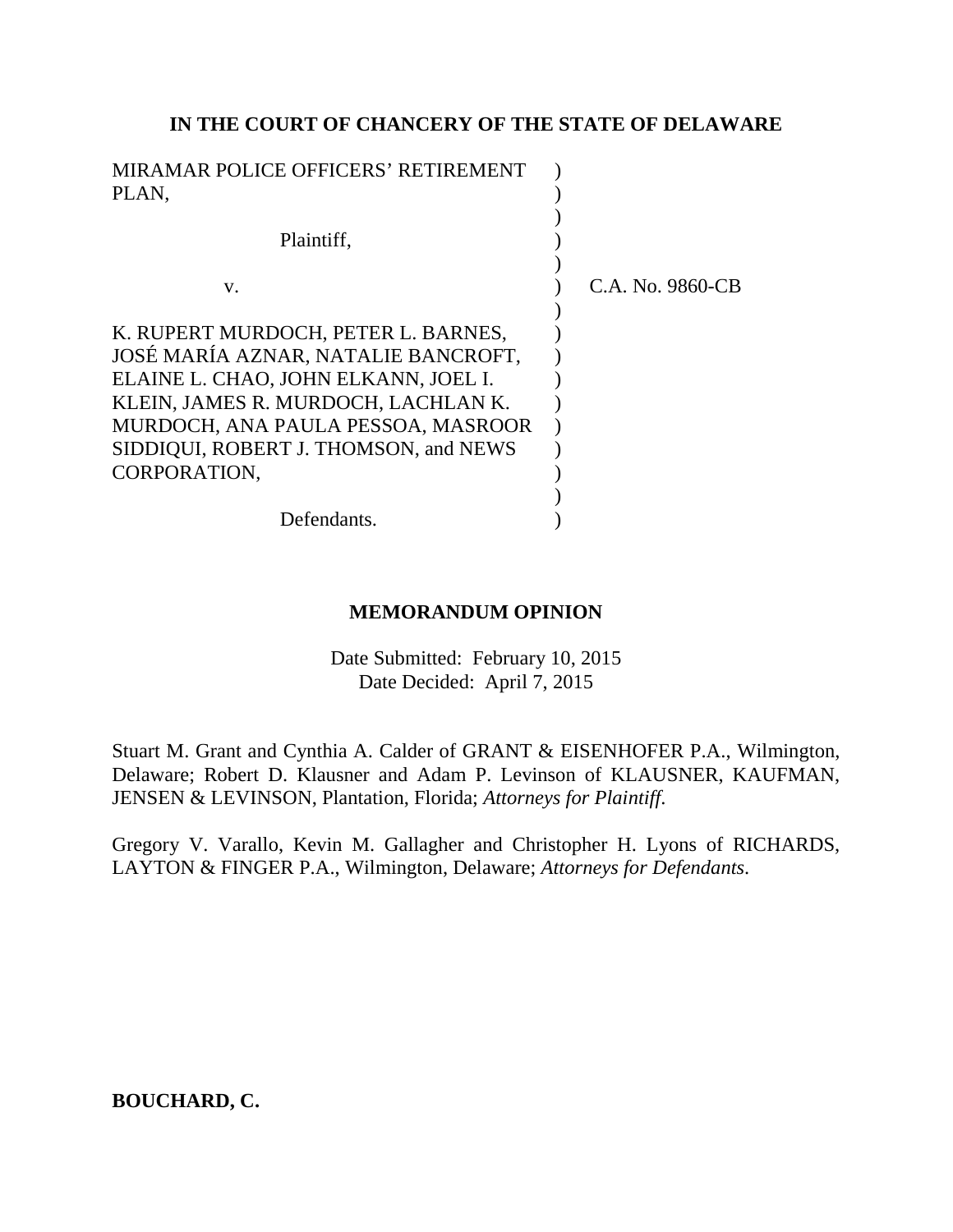#### **I. INTRODUCTION**

This action involves a dispute over whether a corporation created to effectuate a spin-off transaction is bound by provisions in a contract that the former parent corporation had entered into in connection with resolving a lawsuit with its stockholders.

In 2006, the media conglomerate News Corporation ("Old News Corp") entered into a Stipulation of Settlement (the "Settlement Agreement") to settle stockholder litigation filed in this Court in 2005. Subject to certain exceptions, the Settlement Agreement prevents Old News Corp during a period of twenty years from maintaining a stockholder rights plan for longer than one year without obtaining stockholder approval.

In 2013, Old News Corp transferred its newspaper and publishing business into a wholly-owned subsidiary ("New News Corp") and then spun off New News Corp to its stockholders pursuant to the terms of a Separation and Distribution Agreement. After the spin-off, Old News Corp was renamed Twenty-First Century Fox, Inc., which is now a broadcast and media company.

In June 2013, the board of New News Corp adopted a one-year rights plan. In June 2014, the board extended that plan for an additional year without obtaining stockholder approval. In this action, a stockholder of New News Corp alleges that New News Corp, which was formed years after the Settlement Agreement was signed and is not a party to that contract, is nonetheless bound by that agreement as a transferee or assign of Old News Corp and, thus, that the 2014 extension of New News Corp's rights plan was impermissible under the Settlement Agreement.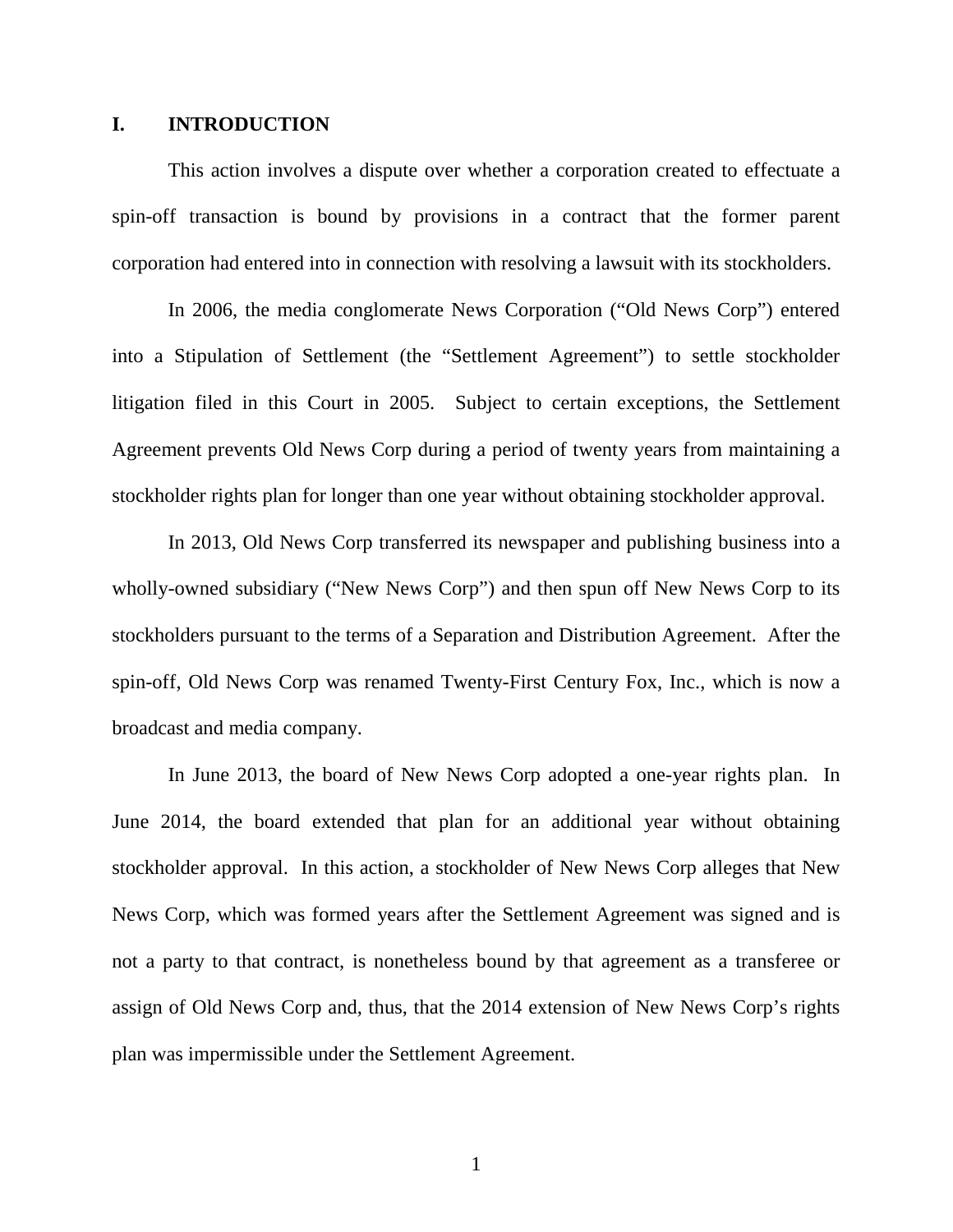In its complaint, plaintiff asserts four causes of action against New News Corp and its board of directors: declaratory judgment (Count I); breach of contract (Count II); breach of fiduciary duty (Count III); and reformation due to mutual mistake (Count IV). Defendants moved to dismiss the complaint in its entirety under Court of Chancery Rule 12(b)(6) for failure to state a claim and Count IV under Court of Chancery Rule 9(b) for failure to plead mistake with particularity.

In this opinion, I conclude that it is not reasonably conceivable that New News Corp is bound by the rights plan restrictions of the Settlement Agreement because, under the only reasonable interpretation of the Settlement Agreement and the Separation and Distribution Agreement, Old News Corp's rights and obligations under the Settlement Agreement were not transferred or assigned to, or otherwise assumed by, New News Corp. I thus dismiss Count I for failure to state a claim. Because Counts II-IV are each premised on New News Corp being bound by the Settlement Agreement, I also dismiss those claims on that basis.

Nothing in this decision relieves Old News Corp, now operating as Twenty-First Century Fox, Inc., from performing under the Settlement Agreement. It continues to be bound by those obligations, including the rights plan restrictions set forth therein.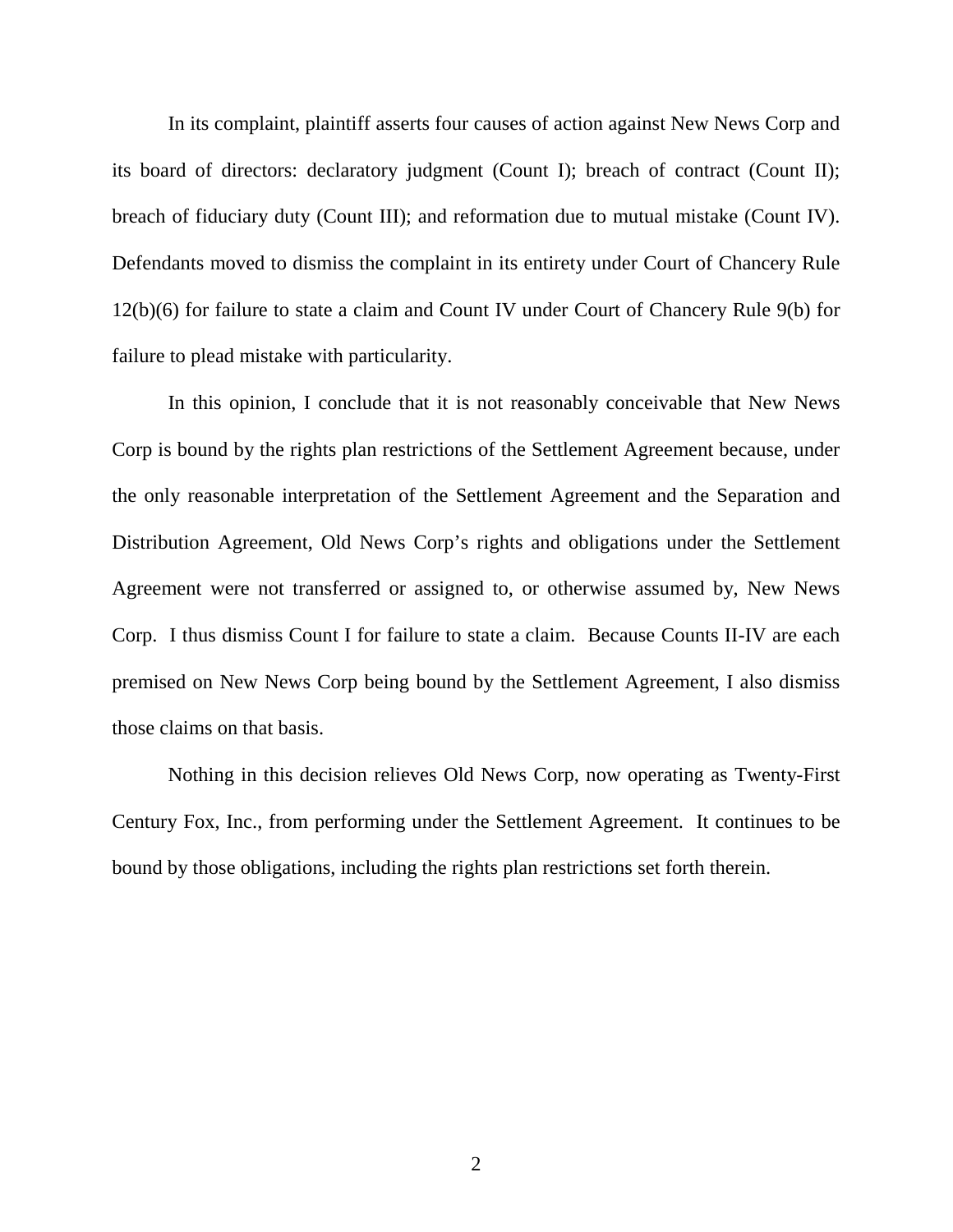### **II.** BACKGROUND<sup>[1](#page-3-0)</sup>

 $\overline{a}$ 

#### **A. The Parties**

Defendant News Corporation ("New News Corp" or the "Company"), a Delaware corporation based in New York, New York, is a publicly traded, newspaper and publishing company. The Company has two classes of common stock: Class A nonvoting shares and Class B voting shares.

Defendants K. Rupert Murdoch, Peter L. Barnes, José María Aznar, Natalie Bancroft, Elaine L. Chao, John Elkann, Joel I. Klein, James R. Murdoch, Lachlan K. Murdoch, Ana Paula Pessoa, Masroor Siddiqui, and Robert J. Thompson have been the twelve members of New News Corp's board of directors (the "Board" or the "Individual Defendants") at all relevant times. Other than three overlapping directors—Defendants K. Rupert Murdoch, James R. Murdoch, and Lachlan K. Murdoch—the board of New News Corp has different members than the board of Old News Corp.<sup>[2](#page-3-1)</sup>

<span id="page-3-0"></span><sup>&</sup>lt;sup>1</sup> Unless noted otherwise, the facts recited in this opinion are based on the well-pled allegations of the Verified Amended Complaint (the "Complaint"), which are accepted as true. *See Cent. Mortg. Co. v. Morgan Stanley Mortg. Capital Hldgs. LLC*, 27 A.3d 531, 536 (Del. 2011).

<span id="page-3-1"></span><sup>2</sup> *See Board of Directors*, 21st Century Fox, http://www.21cf.com/Management/ BoardofDirectors (last visited Apr. 6, 2015). I take judicial notice of this fact because the accuracy of this source is not subject to reasonable dispute. *See Solomon v. Armstrong*, 747 A.2d 1098, 1121 n.72 (Del. Ch. 1999), *aff'd*, 746 A.2d 277 (Del. 2000) (TABLE); D.R.E. 201(b).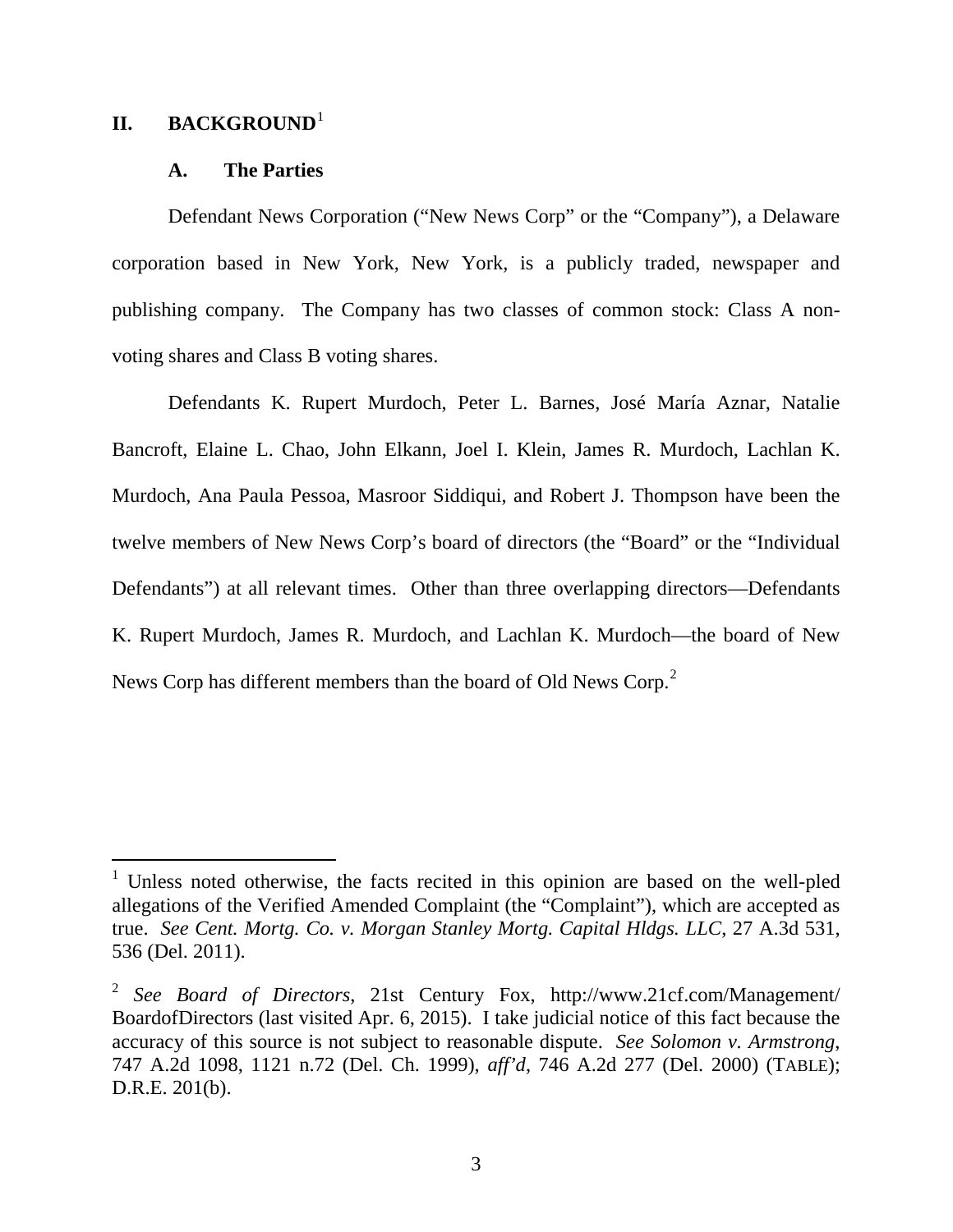Rupert Murdoch is the Chairman of the Board and Chief Executive Officer of New News Corp.<sup>[3](#page-4-0)</sup> Individually and through the Murdoch Family Trust, Rupert Murdoch beneficially owns 39.4% of New News Corp's Class B voting stock.

Plaintiff Miramar Police Officers' Retirement Plan ("Plaintiff") has been a New News Corp stockholder at all relevant times.

#### **B. The Predecessor of Old News Corp Announces a Plan to Reincorporate in Delaware**

On April 6, 2004, the predecessor of Old News Corp, an Australian corporation named The News Corporation Limited ("TNCL"), announced a reorganization plan to reincorporate in Delaware as Old News Corp. In the reorganization, holders of TNCL's Ordinary shares would receive a proportional amount of Old News Corp's Class A nonvoting stock, and holders of TNCL's Preferred Limited Voting Ordinary shares would receive a proportional amount of Old News Corp's Class B voting stock. TNCL's Ordinary shares and Preferred Limited Voting Ordinary shares would vote separately on the reincorporation, which required approval by a 75% supermajority of all shares voting and 50% of all stockholders voting.

As TNCL would explain to its investors in a September 15, 2004, Information Memorandum, there are significant differences between Australian corporate law and Delaware corporate law relating to, among other things, the ability of the board of

<span id="page-4-0"></span> $3$  Compl.  $\P$  14. Contrary to this allegation, New News Corp's website reflects that Robert Thomson, not Rupert Murdoch, is the Company's CEO and assumed that role in January 2013. *See Our Leadership*, News Corp., http://www.newscorp.com/about/leadership (last visited Apr. 6, 2015).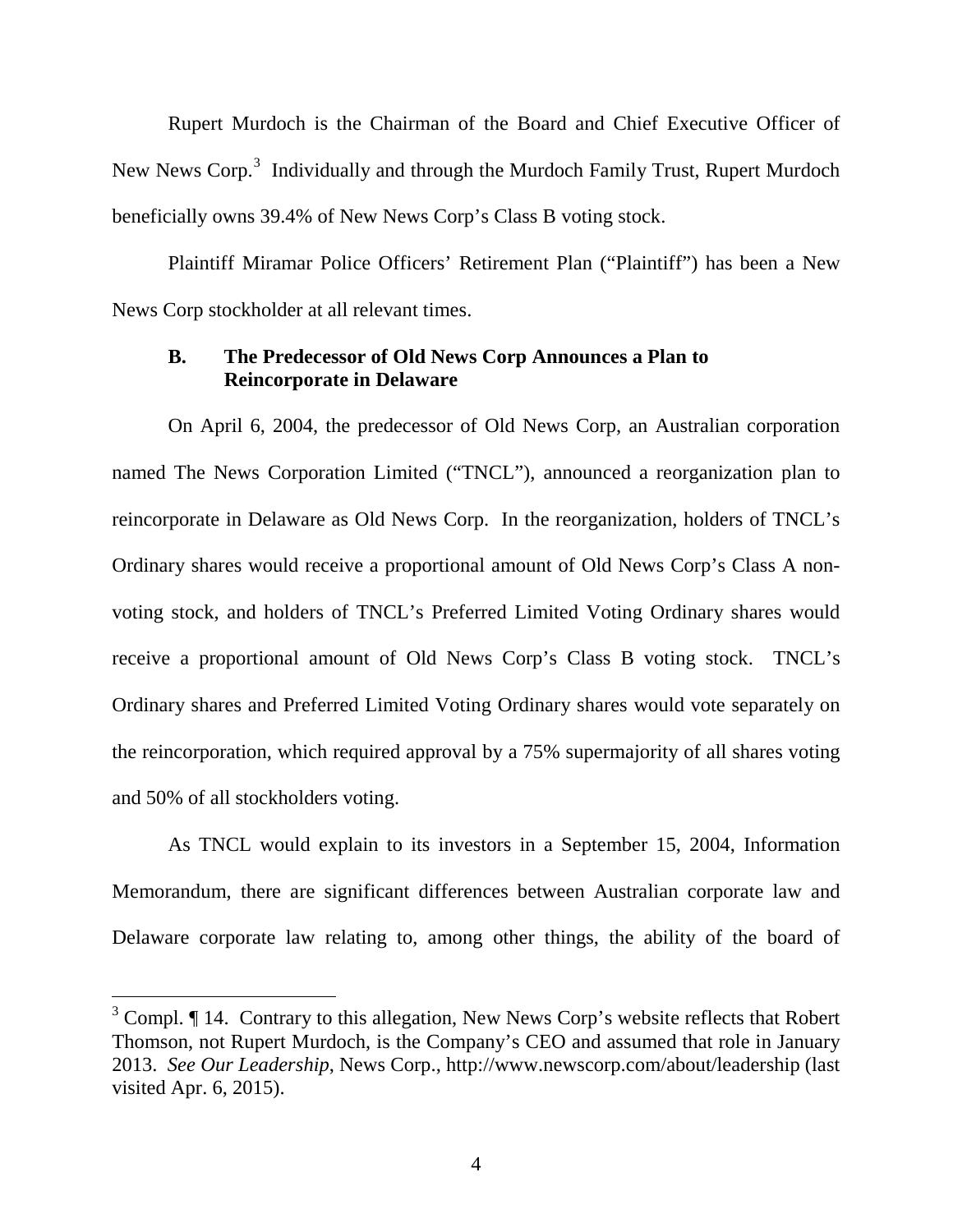directors to adopt a stockholder rights plan or "poison pill." Under Australian law, a board may not adopt a rights plan without stockholder approval. By contrast, under Delaware law, a board may do so at any time without stockholder approval, subject to the directors' fiduciary duties, any limitations in the corporation's charter or bylaws, and any restrictions in a valid and enforceable agreement to which the corporation is a party.<sup>[4](#page-5-0)</sup>

### **C. TNCL Stockholders Complain About the Effects of the Reincorporation on Their Franchise Rights**

In July 2004, at the behest of certain TNCL stockholders, the Australian Council of Super Investors, Inc. ("ACSI"), a non-profit organization providing corporate governance services to its Australian pension fund members, and Corporate Governance International ("CGI"), an Australian proxy advisory firm, drafted a "Governance Article" to be included in Old News Corp's charter. The Governance Article was intended to incorporate aspects of Australian corporate law to govern certain matters involving Old News Corp's internal affairs. In particular, the proposed Governance Article provided that "the Board shall not have the power to, and shall not, create or implement any

<span id="page-5-0"></span><sup>4</sup> *See, e.g.*, *Moran v. Household Int'l, Inc.*, 500 A.2d 1346, 1351-53, 1357 (Del. 1985) (concluding that it is within the power and authority of directors to adopt a stockholder rights plan pursuant to 8 *Del. C.* §§ 141, 151 and 157 while noting that this grant of power and authority does not relieve directors "of their basic fundamental duties to the corporation and its stockholders"); *In re Nat'l Intergroup, Inc. Rights Plan Litig.*, 1990 WL 92661 (Del. Ch. July 3, 1990), reprinted at 16 Del. J. Corp. L. 841, 849-50 (Del. Ch. 1990) (granting summary judgment to plaintiffs on a claim that the board of directors breached their contractual obligations under a resolution approved by stockholders requiring stockholder approval of the adoption of a new rights plan).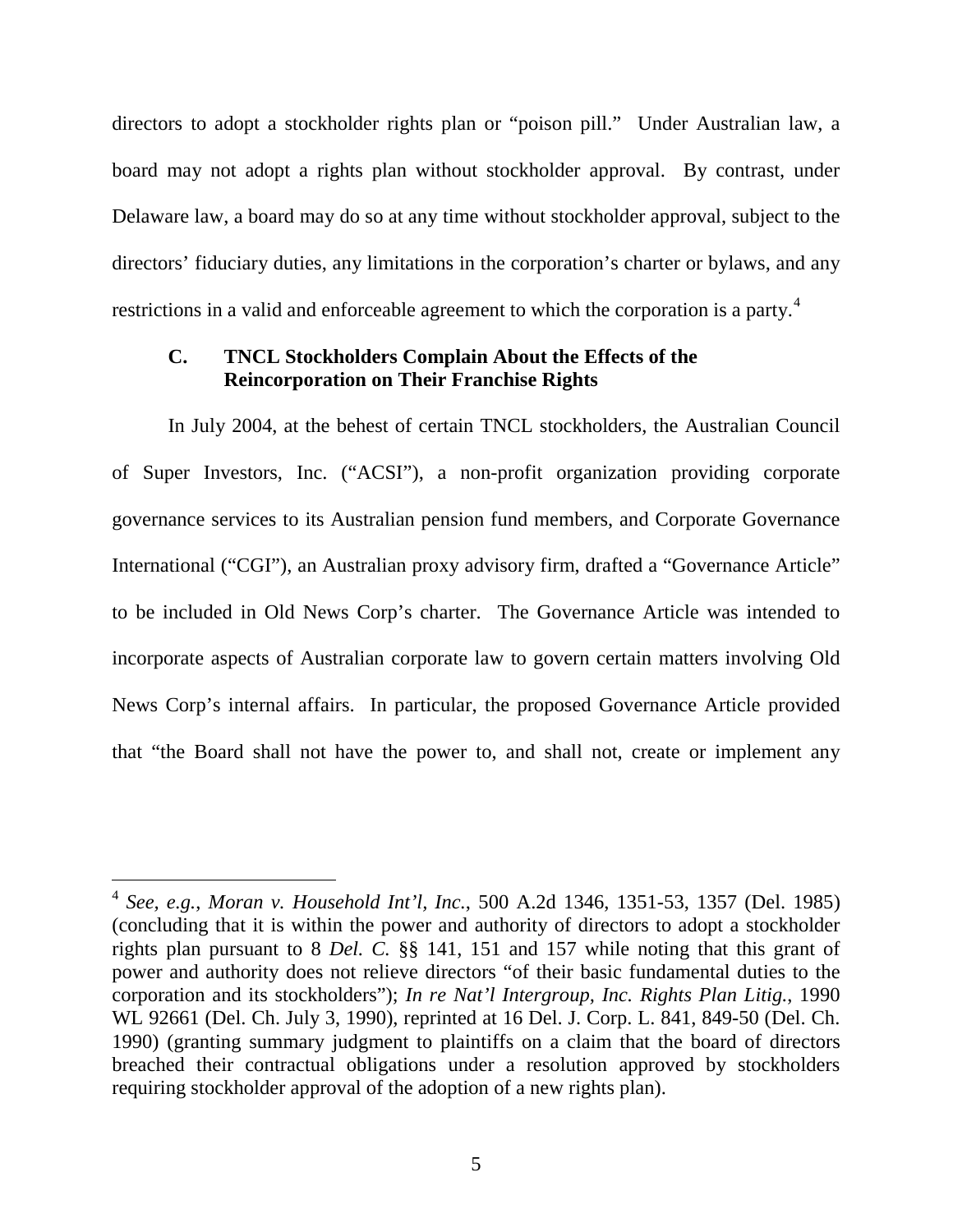device, matter or thing the purpose, nature or effect of which is commonly described as a 'poison pill.' "<sup>[5](#page-6-0)</sup>

On August 20, 2004, ACSI and CGI sent the Governance Article to TNCL and requested that it be included in Old News Corp's charter. On September 26, 2004, after some back and forth, TNCL informed ACSI that "it would not adopt the Governance Article, and would not negotiate any further."<sup>[6](#page-6-1)</sup>

# **D. TNCL/Old News Corp Adopts a Policy Requiring Stockholder Approval of a Rights Plan Lasting Longer Than One Year**

Soon thereafter, TNCL resumed negotiations with ACSI over the proposed Governance Article. During those negotiations, TNCL proposed that the board of Old News Corp adopt a policy that, immediately following the reincorporation, "no [rights plan] instituted by the [b]oard could remain in effect longer than one year unless approved by stockholders, nor could a [rights plan] be 'rolled over' for successive terms without stockholder approval."<sup>[7](#page-6-2)</sup> ACSI approved this and related corporate governance proposals.

On October 6, 2004, TNCL issued a press release announcing the new policy:

The [b]oard has adopted a policy that if a shareholder rights plan is adopted by the [c]ompany following reincorporation, the plan would have a oneyear sunset clause unless shareholder approval is obtained for an extension. The policy also provides that if shareholder approval is not obtained, the

<span id="page-6-0"></span> $<sup>5</sup>$  Compl.  $\P$  32.</sup>

<span id="page-6-1"></span> $^{6}$  *Id.* ¶ 35.

<span id="page-6-2"></span> $^{7}$  *Id.* ¶ 39.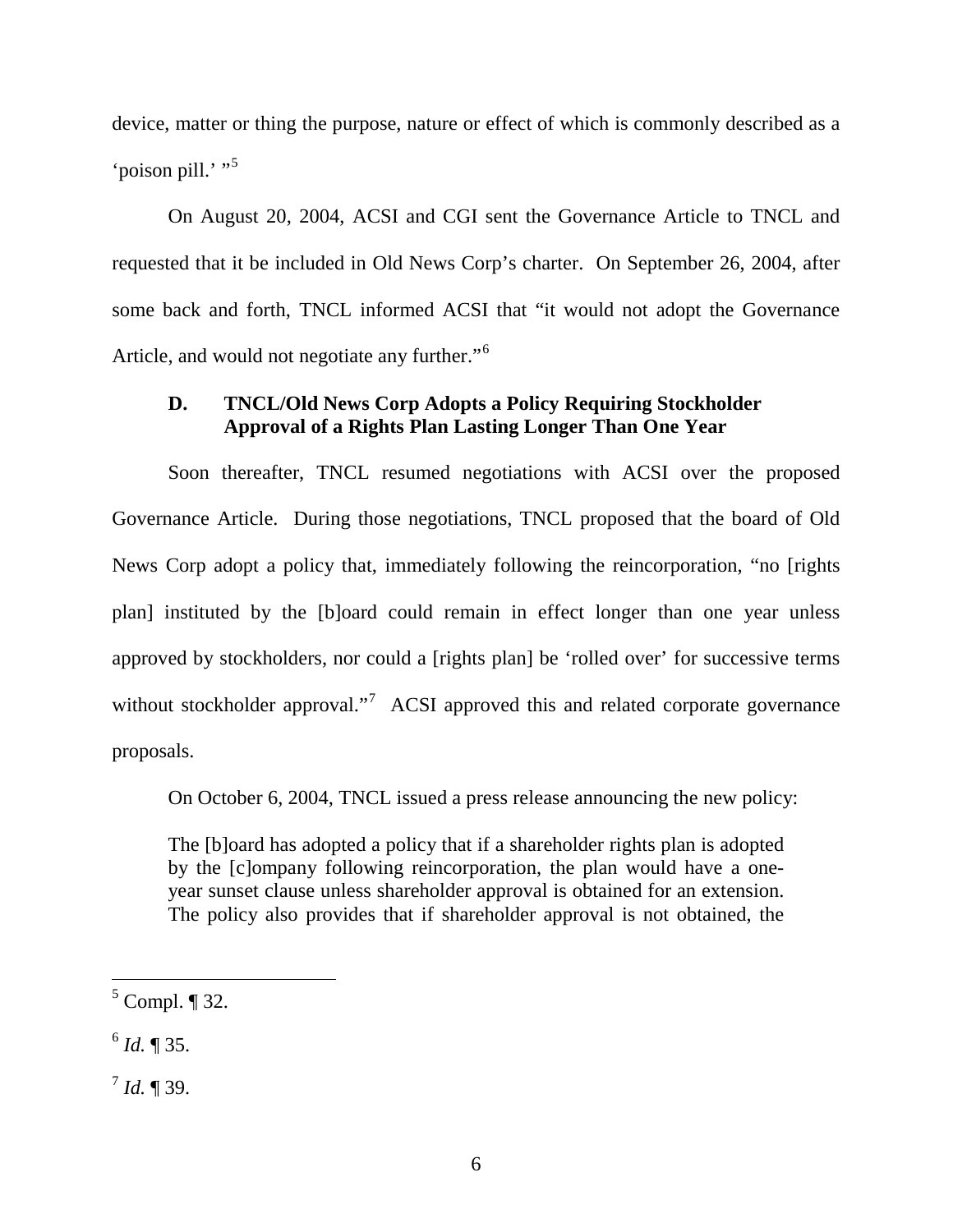[c]ompany will not adopt a successor shareholder rights plan having substantially the same terms and conditions. $8<sup>8</sup>$  $8<sup>8</sup>$ 

On October 7, 2004, TNCL reiterated the general contours of this policy in an email to ACSI and in letters to its stockholders. TNCL also submitted this policy to the Federal Court of Australia "in connection with proceedings seeking the court's approval of the reorganization," which was required under Australian law.<sup>[9](#page-7-1)</sup>

On October 26, 2004, TNCL's stockholders approved the reorganization. Approximately one week later, the Federal Court of Australia also approved it.

On November 3, 2004, TNCL shares stopped trading on the Australian Stock Exchange, and Old News Corp shares began trading on a when-issued basis on the New York Stock Exchange.

#### **E. TNCL/Old News Corp Adopts a Rights Plan**

On November 3, 2004, Liberty Media Corporation ("Liberty"), which owned approximately 9.1% of TNCL/Old News Corp's Class B voting stock at the time, disclosed that it had partnered with a third party to acquire an additional 8% of the company's voting stock, increasing its ownership to approximately 17.1%.

On November 8, 2004, in response to Liberty's disclosure, the TNCL/Old News Corp board announced that it had adopted a rights plan with a 15% threshold. The plan provided that Liberty's disclosure did not trigger the issuance of rights under the plan, but any additional acquisition by Liberty of 1% or more of the company's stock would do so.

<span id="page-7-0"></span><sup>8</sup> *Id.*  $\overline{a}$ 

<span id="page-7-1"></span> $^{9}$  *Id.* ¶ 41.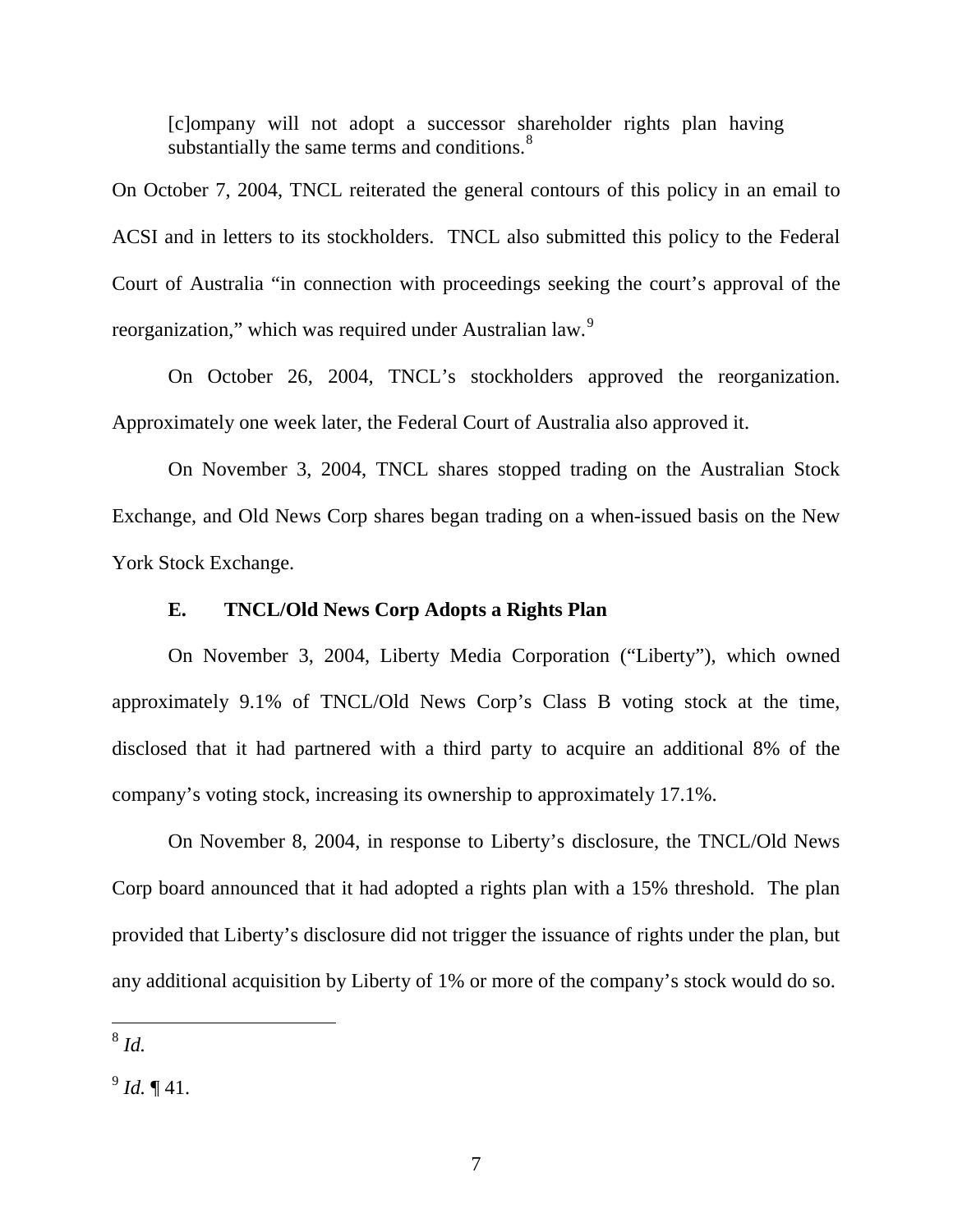In the press release announcing its decision to adopt the rights plan, the TNCL/Old News Corp board disclosed that the plan would expire in one year unless ratified by stockholders. The board specifically referenced that the terms of this rights plan were consistent with the policy it had announced in October 2004.

On November 12, 2004, the reincorporation was completed, and the former directors of TNCL all continued as directors of Old News Corp.

### **F. Old News Corp Extends the Rights Plan Beyond November 2005**

On August 10, 2005, in a Form 8-K Current Report announcing Old News Corp's financial results for the second quarter of 2005, the board of Old News Corp disclosed that it had unilaterally decided to extend its then-existing rights plan for an additional two years. According to Plaintiff, the Form 8-K "made no reference to the [b]oard's unanimously adopted policy" requiring stockholder approval of a rights plan lasting longer than one year.<sup>10</sup>

# **G. Stockholders Sue Old News Corp and its Board Over the Extension of the Rights Plan**

On October 7, 2005, Old News Corp stockholders sued the company and its directors in this Court. The plaintiffs alleged five causes of action: (i) breach of contract; (ii) promissory estoppel; (iii) fraud; (iv) negligent misrepresentation and equitable fraud; and (v) breach of fiduciary duty. On October 22, 2005, the defendants in that lawsuit moved to dismiss for failure to state a claim.

<span id="page-8-0"></span> $^{10}$  *Id.* ¶ 47.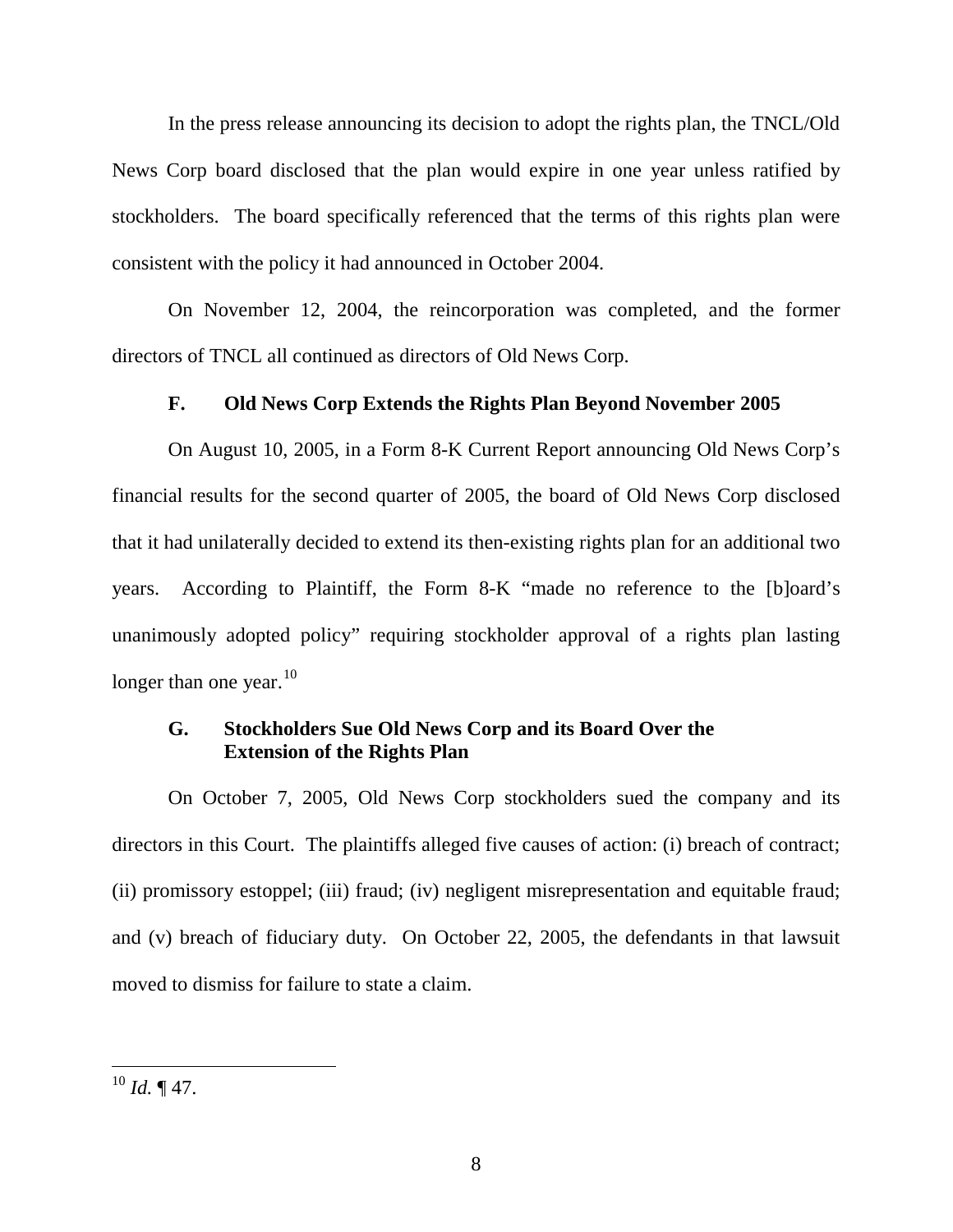On December 20, 2005, Chancellor Chandler dismissed the fraud, negligent misrepresentation and equitable fraud, and fiduciary duty claims, but denied the defendants' motion to dismiss the breach of contract and promissory estoppel claims. Chancellor Chandler concluded, in relevant part, that the complaint alleged facts "barely sufficient to state a claim that defendants made an oral contract with the shareholders[,] . . . [and] the key term of the alleged oral contract was that shareholders would get to vote on any extension of a poison pill."<sup>[11](#page-9-0)</sup>

On March 17, 2006, with a trial scheduled to begin on April 24, 2006, the parties began settlement negotiations. The focus of those negotiations was an agreement "that would give the [b]oard the ability to adopt a pill of only limited duration, and that anything longer (through adoption of another pill or extension of an existing pill) would require an affirmative vote of the stockholders."<sup>[12](#page-9-1)</sup> Both sides also "recognized that an exception to the requirement of a vote would be acceptable in order to allow the [b]oard to act in the face of an imminent threat to [Old News Corp] where there was insufficient time to seek a stockholder vote." $13$ 

On April 12, 2006, the parties entered into the Settlement Agreement<sup>[14](#page-9-3)</sup> to settle that lawsuit. The Settlement Agreement contractually limits the scenarios in which the

<span id="page-9-0"></span><sup>11</sup> *UniSuper Ltd. v. News Corp.*, 2005 WL 3529317, at \*5 (Del. Ch. Dec. 20, 2005).

<span id="page-9-1"></span> $12$  Compl.  $\P$  54.

<span id="page-9-2"></span><sup>13</sup> *Id.*

<span id="page-9-3"></span> $14$  Defs.' Ex. 1 (Settlement Agreement). Because the Settlement Agreement is integral to Plaintiff's claims and incorporated by reference into the Complaint, it is properly before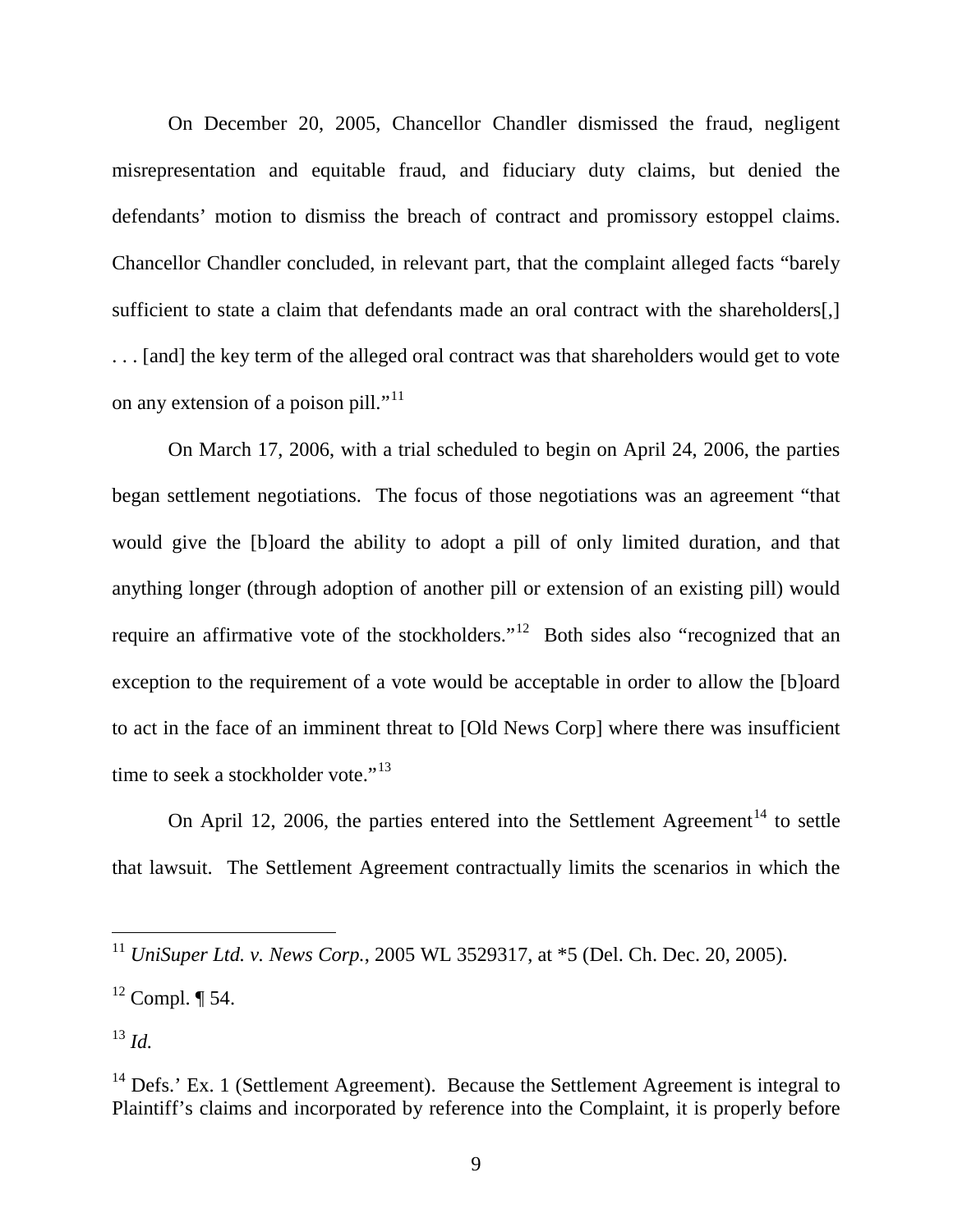board of Old News Corp may maintain a rights plan for longer than one year without first obtaining stockholder approval. The two key provisions of the Settlement Agreement implicated in this action are Paragraphs 21(f)(i) and 36.

Paragraph 21(f)(i), which is relevant to Plaintiff's breach of contract claim asserted in Count II, imposes certain limitations governing Old News Corp's adoption or extension of a rights plan. It states as follows:

Upon the expiration of the [then-existing rights plan], or any other rights plan adopted consistent with the remainder of this paragraph (f), no further rights plan shall be adopted for a period of 9 months (the "Interim Period"). Thereafter, [Old] News Corp. shall have the right to adopt new rights plans, without stockholder approval, with a duration of up to one year. The expiration of any such rights plans shall be followed by another Interim Period of 9 months, during which the rights plan shall not be rolled over or extended, and no new shareholder rights plan shall be adopted, without shareholder approval. *Notwithstanding the foregoing*, [Old] News Corp. shall have the right to adopt a new rights plan (or extend an existing rights plan), with a duration of one year, during any Interim Period, if prior to or during that Interim Period (1) any person acquires beneficial ownership of voting stock, and after such acquisition such person beneficially owns at least 5% of the voting stock of [Old] News Corp. (provided that this clause (1) shall not apply if such person beneficially owned 5% or more of [Old] News Corp.'s voting stock prior to the commencement of such Interim Period unless (x) such person acquires at least another 5% of the outstanding voting stock prior to or during such Interim Period, (y) such person acquires beneficial ownership of voting stock during such Interim Period and after such acquisition such person beneficially owns at least 15% of the outstanding voting stock, or (z) such person beneficially owned at least 15% or more of [Old] News Corp.'s voting stock prior to the commencement of such Interim Period and such person acquires at least 3% of the outstanding voting stock during such Interim Period)....<sup>[15](#page-10-0)</sup>

the Court on Defendants' motion to dismiss. *See In re Santa Fe Pac. Corp. S'holder Litig.*, 669 A.2d 59, 69-70 (Del. 1995).

<span id="page-10-0"></span><sup>&</sup>lt;sup>15</sup> Settlement Agreement  $\P$  21(f)(i) (emphasis added).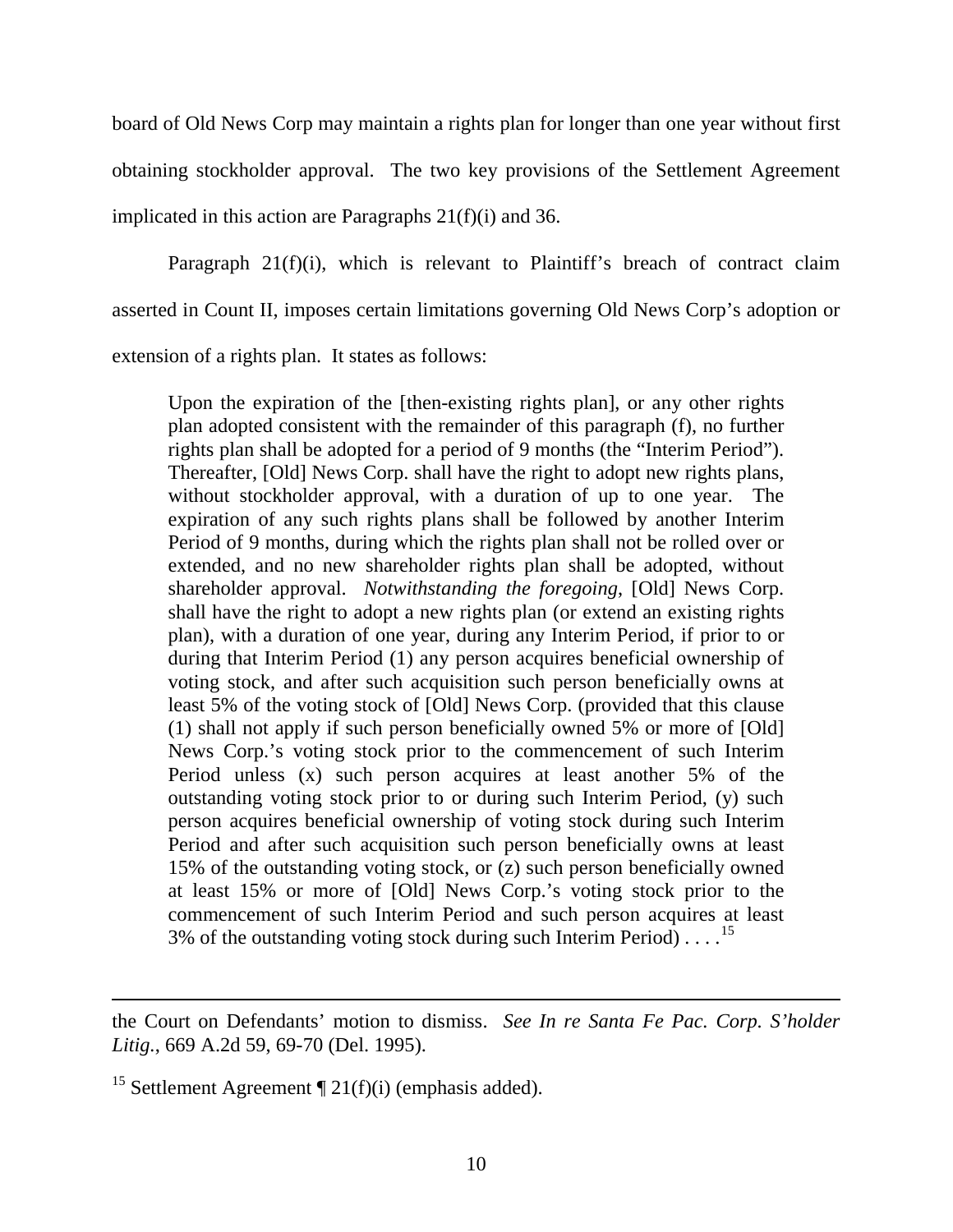I refer at times to the sentence beginning "Notwithstanding the foregoing" in Paragraph 21(f)(i) as the "Vote Exception."

Paragraph 36 provides that the Settlement Agreement is binding upon the parties and, among others, their "transferees, successors and assigns."<sup>[16](#page-11-0)</sup> It is described further below in the analysis of Plaintiff's declaratory judgment claim asserted in Count I.

On June 1, 2006, Chancellor Chandler approved the Settlement Agreement and retained jurisdiction for purposes of enforcing it. Under Paragraph 20 of the Settlement Agreement, the lawsuit would be dismissed with prejudice if, at the company's October 2006 annual meeting, Old News Corp's stockholders voted in favor of extending the then-existing stockholder rights plan for two years.<sup>17</sup> In October 2006, Old News Corp's stockholders approved the two-year extension. By its terms, Paragraph 21(f) of the Settlement Agreement expires on the twentieth anniversary of Old News Corp's October 2006 annual meeting. $18$ 

### **H. Old News Corp Separates and Spins Off New News Corp**

In 2013, the board of Old News Corp decided to split Old News Corp into two publicly traded companies. The primary agreement governing the transaction was the

 $\overline{a}$ 

<span id="page-11-2"></span> $18$  *Id.*  $\sqrt{21(i)}$ .

<span id="page-11-0"></span><sup>16</sup> *Id.* ¶ 36.

<span id="page-11-1"></span><sup>&</sup>lt;sup>17</sup> *Id.*  $\P$  20(c)-(d). After two years, that rights plan could be extended for an additional year in limited circumstances not implicated here.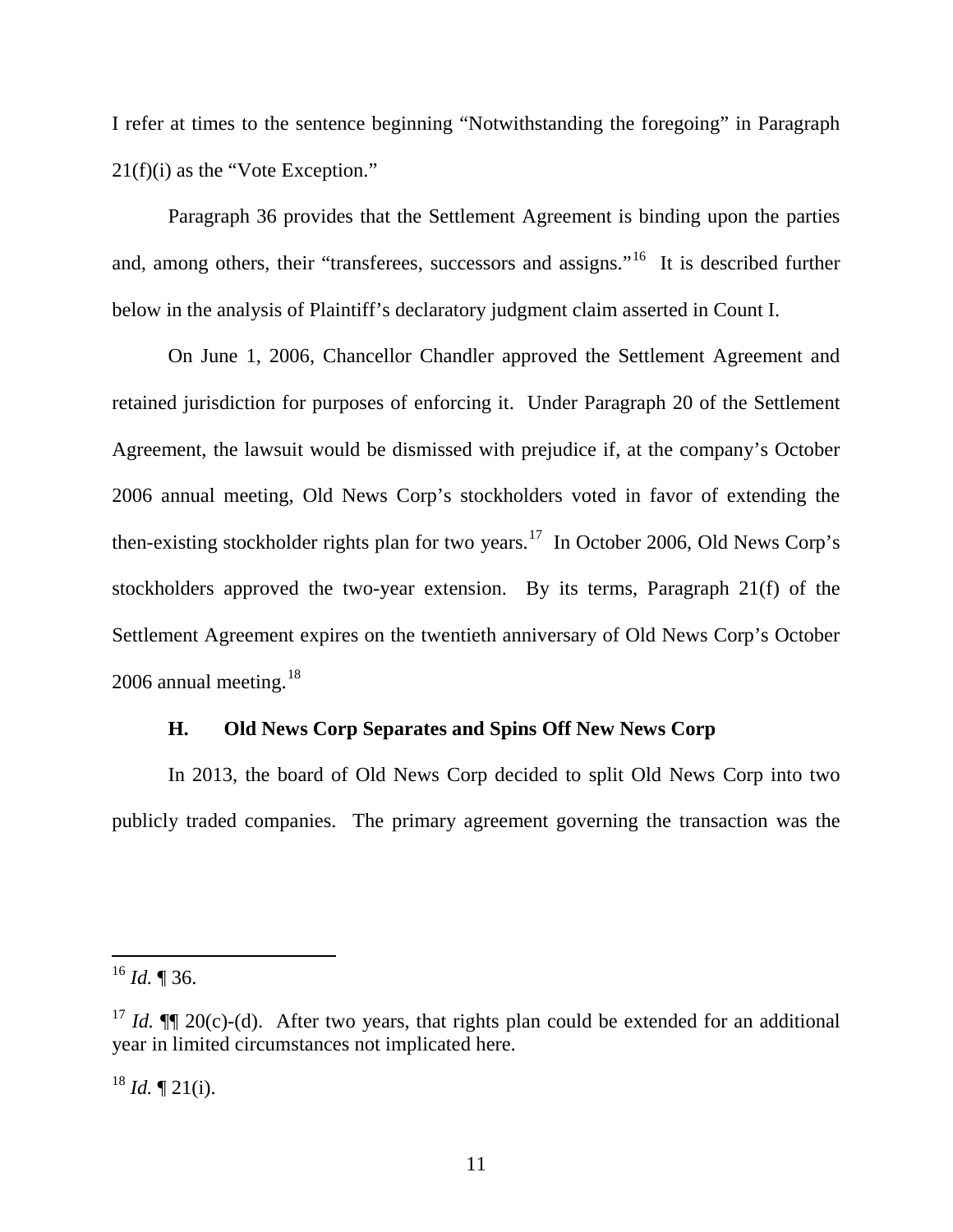Separation and Distribution Agreement,<sup>[19](#page-12-0)</sup> which is discussed below in the analysis of the merits of Plaintiff's claims.

Under the Separation and Distribution Agreement, Old News Corp transferred its newspaper and publishing business to New News Corp, a wholly owned subsidiary, on June 28, 2013. That same day, Old News Corp distributed all of its New News Corp stock to its stockholders. After the separation, the Individual Defendants comprised the Board of the newly-independent New News Corp, and Chairman Rupert Murdoch beneficially owned 39.4% of the Company. As noted above, none of the twelve members of the Board of New News Corp serves on the board of Old News Corp except for the three Murdoch directors.

#### **I. New News Corp Adopts, and Then Extends, a Rights Plan**

On June 28, 2013, in conjunction with the corporate separation, the Board of New News Corp adopted the stockholder rights plan (the "Rights Plan") that is the subject of this litigation.<sup>[20](#page-12-1)</sup> The Rights Plan, which has a 15% threshold,<sup>[21](#page-12-2)</sup> was to expire after one

<span id="page-12-0"></span><sup>&</sup>lt;sup>19</sup> Defs.' Ex. 4 (Separation and Distribution Agreement). The Separation and Distribution Agreement is properly before the Court because it is integral to Plaintiff's claims. *See Santa Fe*, 669 A.2d at 69-70. Plaintiff makes no argument based on the ancillary transaction agreements, which are not relevant to the present motion.

<span id="page-12-1"></span> $^{20}$  I accept as true the well-pled allegation that New News Corp adopted the Rights Plan on June 28, 2013, Compl. ¶ 60, but I note that the parties stated at oral argument that New News Corp adopted the Rights Plan on June 14, 2013. Tr. of Oral Arg. 26, 98.

<span id="page-12-2"></span> $21$  Tr. of Oral Arg. 42.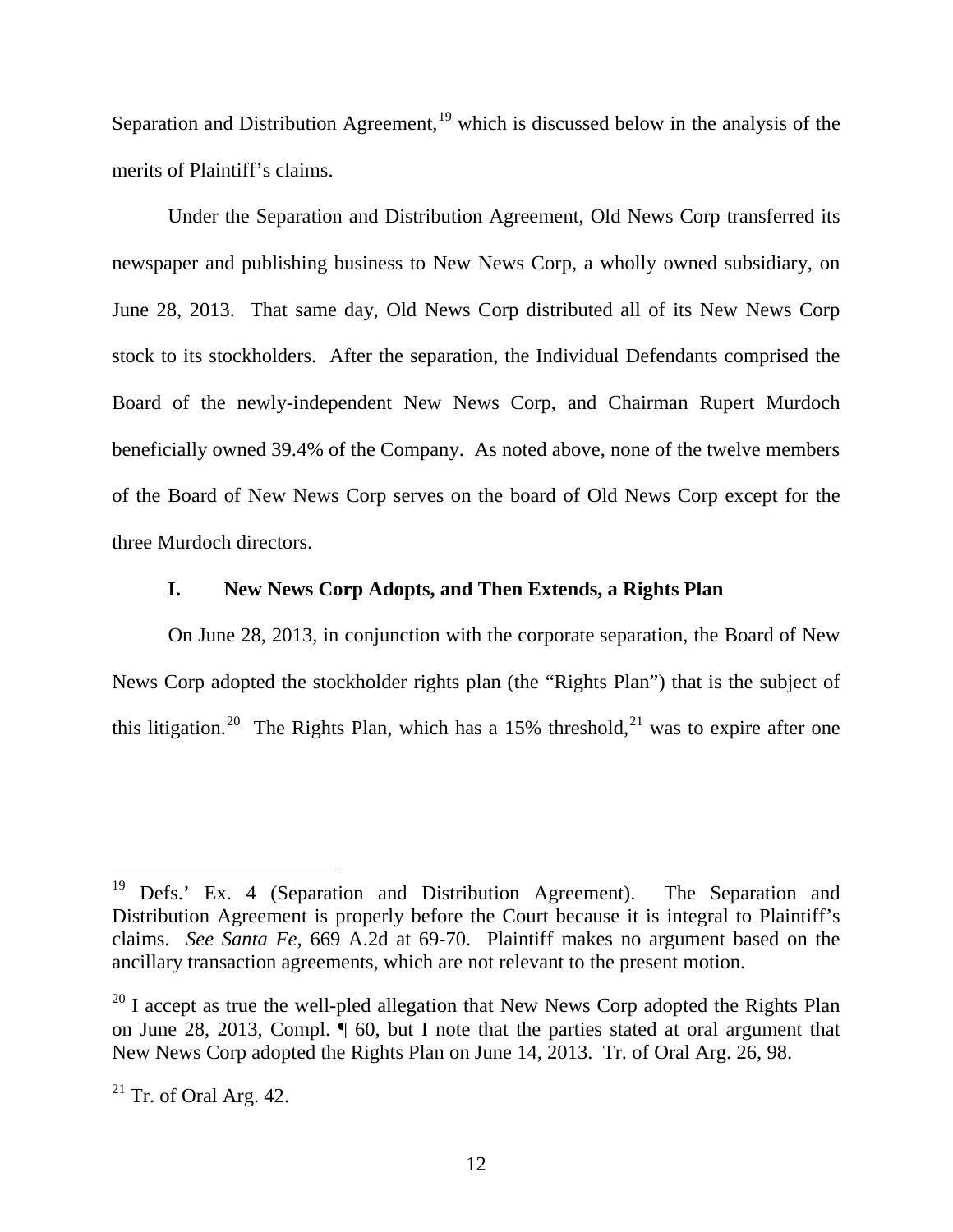year.Plaintiff acknowledges that the Board's adoption of the Rights Plan in June 2013 "did not violate the terms of the Settlement Agreement."<sup>[22](#page-13-0)</sup>

On September 10, 2013, Southeastern Asset Management, Inc. ("Southeastern"), an investment management firm, filed a "passive investor" Schedule 13G with the Securities and Exchange Commission disclosing that it had acquired approximately 11.9% of the Company's voting stock. By March 30, 2014, Southeastern had acquired an additional 2.4% of the Company's voting stock, increasing its ownership to approximately 14.3%.<sup>[23](#page-13-1)</sup>

On June 18, 2014, ten days before the Rights Plan was to expire, the Board approved a one-year extension of the Rights Plan without obtaining stockholder approval. Plaintiff alleges that, at that time, "[n]o circumstance, as set forth in the Settlement Agreement . . . , exist[ed] that would [have] allow[ed] [New] News Corp to extend the [Rights Plan] without stockholder approval."<sup>24</sup> The Rights Plan will now expire on June 18, 2015.<sup>[25](#page-13-3)</sup>

#### **J. Procedural History**

On July 7, 2014, Plaintiff initiated this action. On August 25, 2014, Plaintiff filed the operative Complaint, which asserts four causes of action: declaratory judgment that

<span id="page-13-0"></span> $22$  Compl.  $\P$  60.

<span id="page-13-1"></span><sup>23</sup> *Id.* ¶ 63.

<span id="page-13-2"></span> $^{24}$  *Id.* ¶ 62.

<span id="page-13-3"></span> $25$  Tr. of Oral Arg. 43.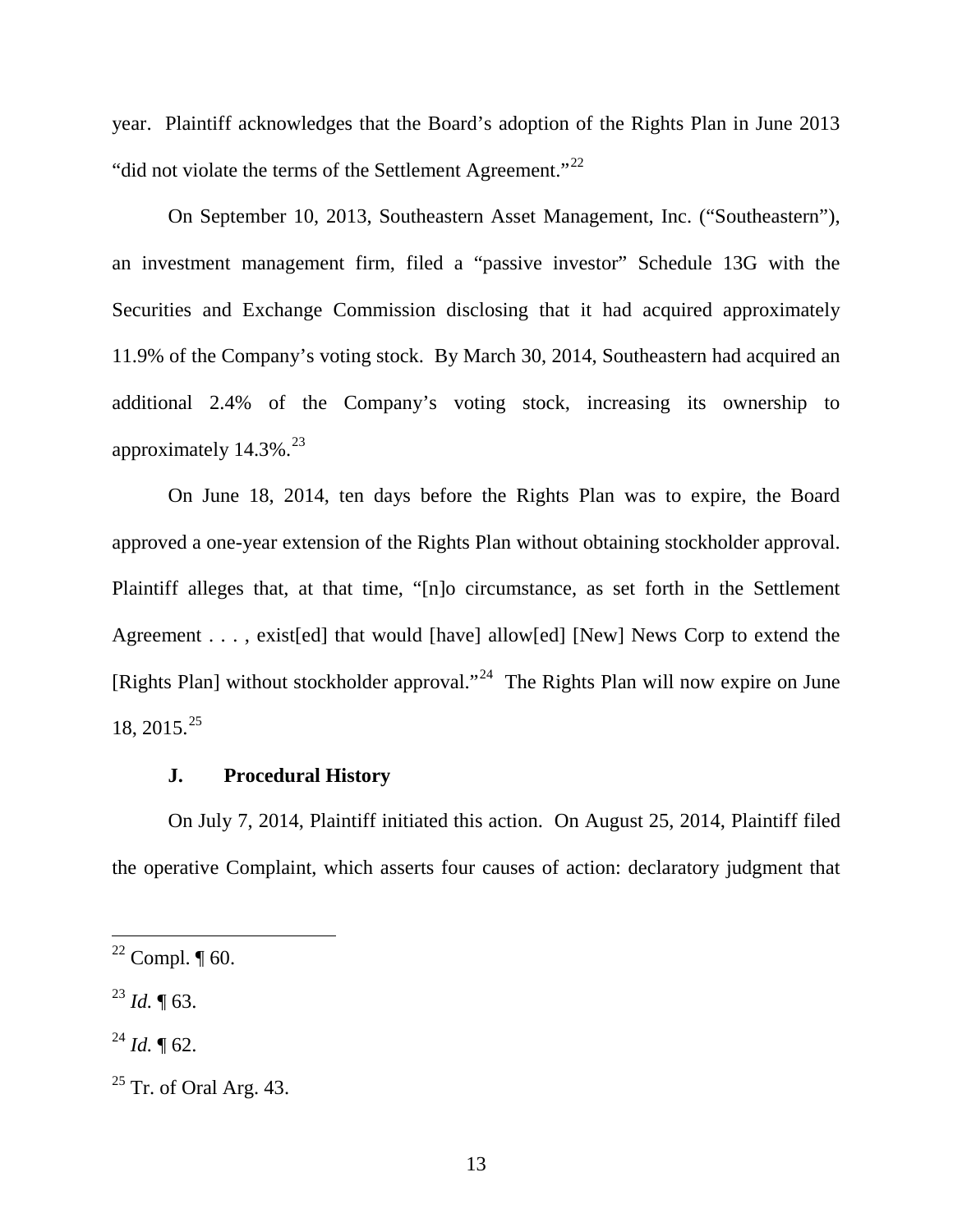New News Corp is bound by the Settlement Agreement (Count I); breach of contract on the ground that the Board's extension of the Rights Plan was a breach of the Settlement Agreement (Count II); breach of fiduciary duty on the ground that the Board acted in bad faith by causing New News Corp to breach the Settlement Agreement (Count III); and, in the alternative, reformation of the Vote Exception in the Settlement Agreement on the ground of mutual mistake (Count IV).

On September 9, 2014, Defendants moved to dismiss the Complaint in its entirety under Court of Chancery Rule 12(b)(6) for failure to state a claim. They also moved to dismiss Count IV under Court of Chancery Rule 9(b) for failure to allege mistake with particularity. On February 10, 2015, I heard oral argument on Defendants' motion.

#### **III. LEGAL ANALYSIS**

Defendants' motion to dismiss under Court of Chancery Rule 12(b)(6) must be denied unless, accepting as true all well-pled allegations of the Complaint and drawing all reasonable inferences from those allegations in Plaintiff's favor, there is no "reasonably conceivable set of circumstances susceptible of proof" in which Plaintiff could recover.<sup>[26](#page-14-0)</sup> The failure to plead an element of a claim warrants dismissal under Rule  $12(b)(6)$ .<sup>[27](#page-14-1)</sup>

The meaning of the Settlement Agreement underlies all of Plaintiff's claims. Delaware law "adheres to the objective theory of contract interpretation,"<sup>[28](#page-14-2)</sup> which

<span id="page-14-0"></span><sup>26</sup> *See Cent. Mortg.*, 27 A.3d at 536.

<span id="page-14-1"></span><sup>27</sup> *See Crescent/Mach I P'rs, L.P. Turner*, 846 A.2d 963, 972 (Del. Ch. 2000).

<span id="page-14-2"></span><sup>28</sup> *Sassano v. CIBC World Markets Corp.*, 948 A.2d 453, 462 (Del. Ch. 2008).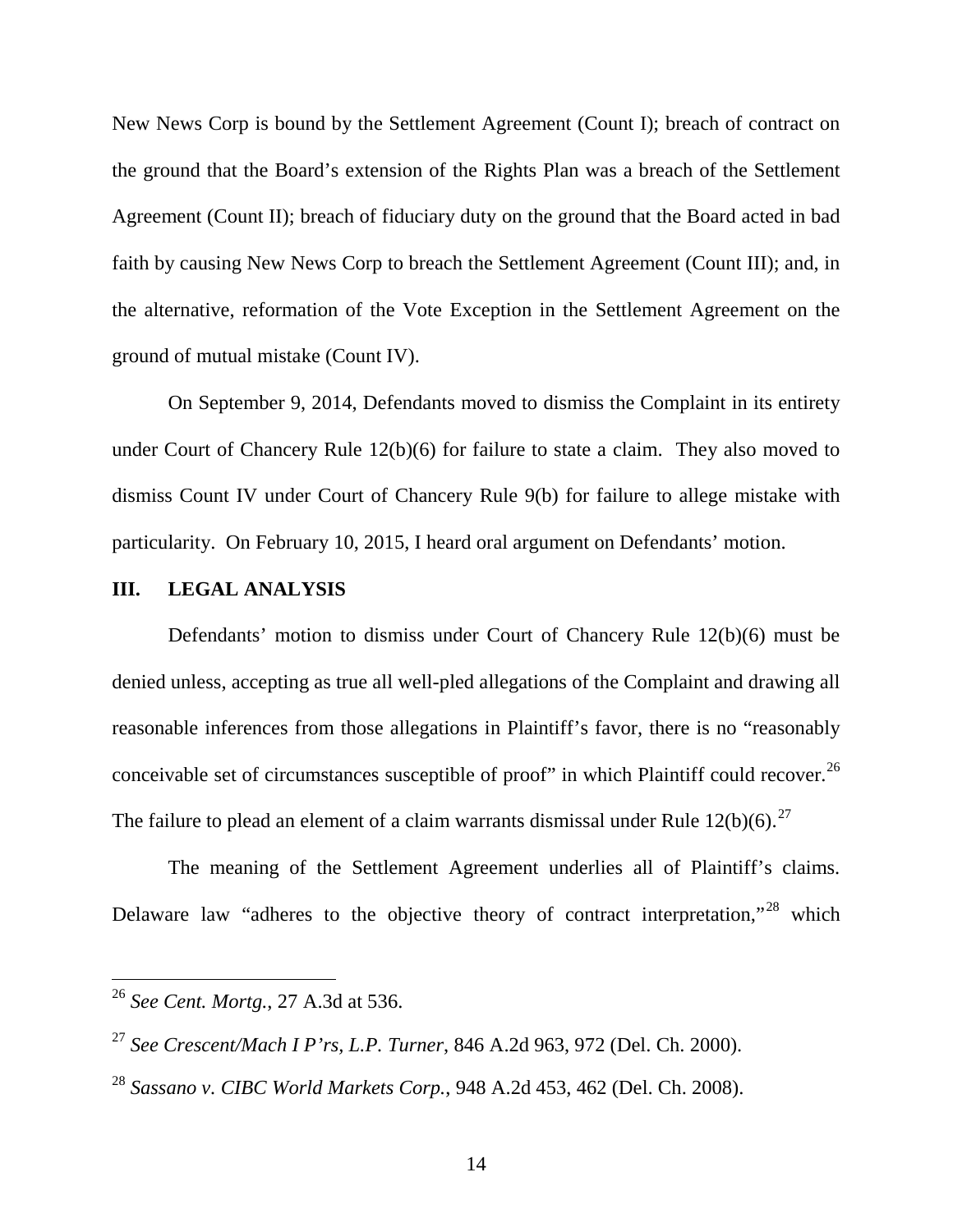requires courts to interpret a particular term to mean "what a reasonable person in the position of the parties would have thought it meant."<sup>29</sup> Where a contract term is fairly susceptible of only one reasonable interpretation, a court will interpret that unambiguous term according to its "ordinary and usual meaning."<sup>[30](#page-15-1)</sup> That the parties dispute how to interpret a term does not render the contract ambiguous. Rather, under Delaware law, "a contract is ambiguous only when the provisions in controversy are reasonably or fairly susceptible of different interpretations or may have two or more different meanings."<sup>[31](#page-15-2)</sup>

Because contract interpretation is a question of law, "a motion to dismiss is a proper framework for determining the meaning of contract language."<sup>[32](#page-15-3)</sup>

Several contract interpretation principles guide my inquiry into whether a particular term is reasonably susceptible of different meanings. For instance, I may consider how a term operates with respect to the contract as a whole. Similarly, I should avoid interpreting a term in an unreasonable way that would yield an absurd result or that would render other contractual language superfluous. $33$ 

<span id="page-15-1"></span><sup>30</sup> *Id.* at 1195.

<span id="page-15-2"></span><sup>31</sup> *Id.* at 1196.

<span id="page-15-3"></span><sup>32</sup> *Allied Capital Corp. v. GC-Sun Hldgs., L.P.*, 910 A.2d 1020, 1030 (Del. Ch. 2006).

<span id="page-15-0"></span><sup>29</sup> *Rhone-Poulenc Basic Chems. Co. v. Am. Motorists Ins. Co.*, 616 A.2d 1192, 1196 (Del. 1992).  $\overline{a}$ 

<span id="page-15-4"></span><sup>33</sup> *Veloric v. J.G. Wentworth, Inc.*, 2014 WL 4639217, at \*9 (Del. Ch. Sept. 18, 2014) (citing, *inter alia*, *Alliance Data Sys. Corp. v. Blackstone Capital P'rs V L.P.*, 963 A.2d 746, 769 (Del. Ch. 2009), *aff'd*, 976 A.2d 170 (Del. 2009) (TABLE); *Osborn ex rel. Osborn v. Kemp*, 991 A.2d 1153, 1160 (Del. 2010)).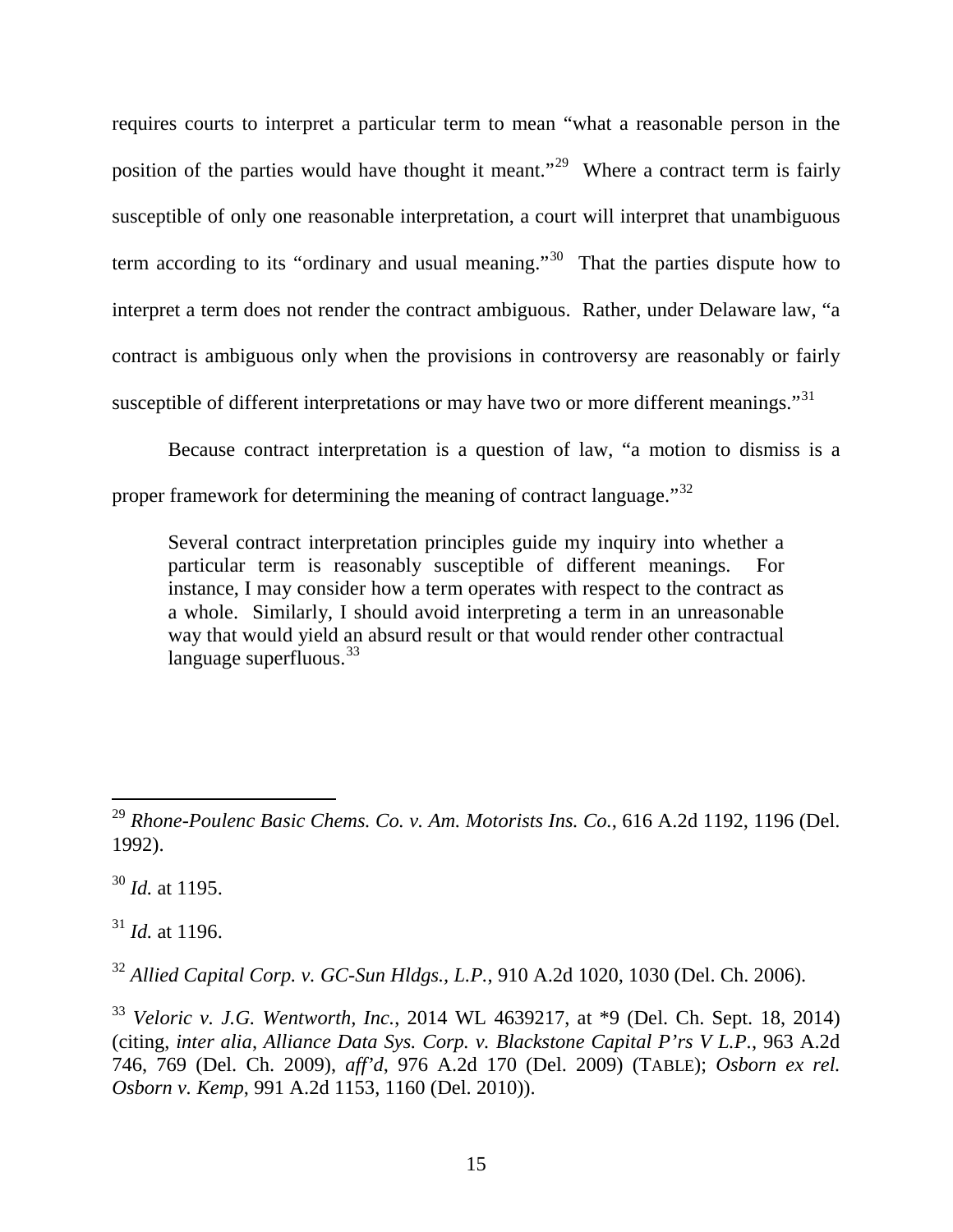"Dismissal, pursuant to Rule 12(b)(6), is proper only if the defendants' interpretation is the *only* reasonable construction as a matter of law."<sup>[34](#page-16-0)</sup>

## **A. Count I Fails to State a Claim Because New News Corp is Not Bound by the Settlement Agreement**

In Count I, Plaintiff seeks a declaratory judgment that "[New] News Corp is bound by the terms of the Settlement Agreement."<sup>[35](#page-16-1)</sup> Specifically, Plaintiff contends that New News Corp is bound by the rights plan restrictions of the Settlement Agreement on two grounds: (i) pursuant to Paragraph 36 of the Settlement Agreement because New News Corp was a transferee and/or assign of certain assets and liabilities from Old News Corp in the spin-off;<sup>[36](#page-16-2)</sup> and (ii) pursuant to Section 2.02(g) of the Separation and Distribution Agreement because the Settlement Agreement was a "Mixed Contract" that "covers, and inures to, both the newspaper and the media assets" now owned by New News Corp and Old News Corp, respectively.<sup>37</sup> Before turning to those two specific arguments, it is important for context to consider what is not at issue in this case.

Plaintiff acknowledges that the spin-off of Old News Corp's newspaper and publishing business was done for legitimate business reasons<sup>[38](#page-16-4)</sup> and that it did not constitute a "*de facto* merger" whereby New News Corp could be viewed as a mere

<span id="page-16-0"></span><sup>34</sup> *VLIW Tech., LLC v. Hewlett-Packard Co.*, 840 A.2d 606, 615 (Del. 2003).

<span id="page-16-1"></span> $35$  Compl.  $\P$  67.

<span id="page-16-2"></span><sup>36</sup> Pl.'s Ans. Br. 14-17.

<span id="page-16-3"></span> $^{37}$  *Id.* 18.

<span id="page-16-4"></span> $38$  Tr. of Oral Arg. 125.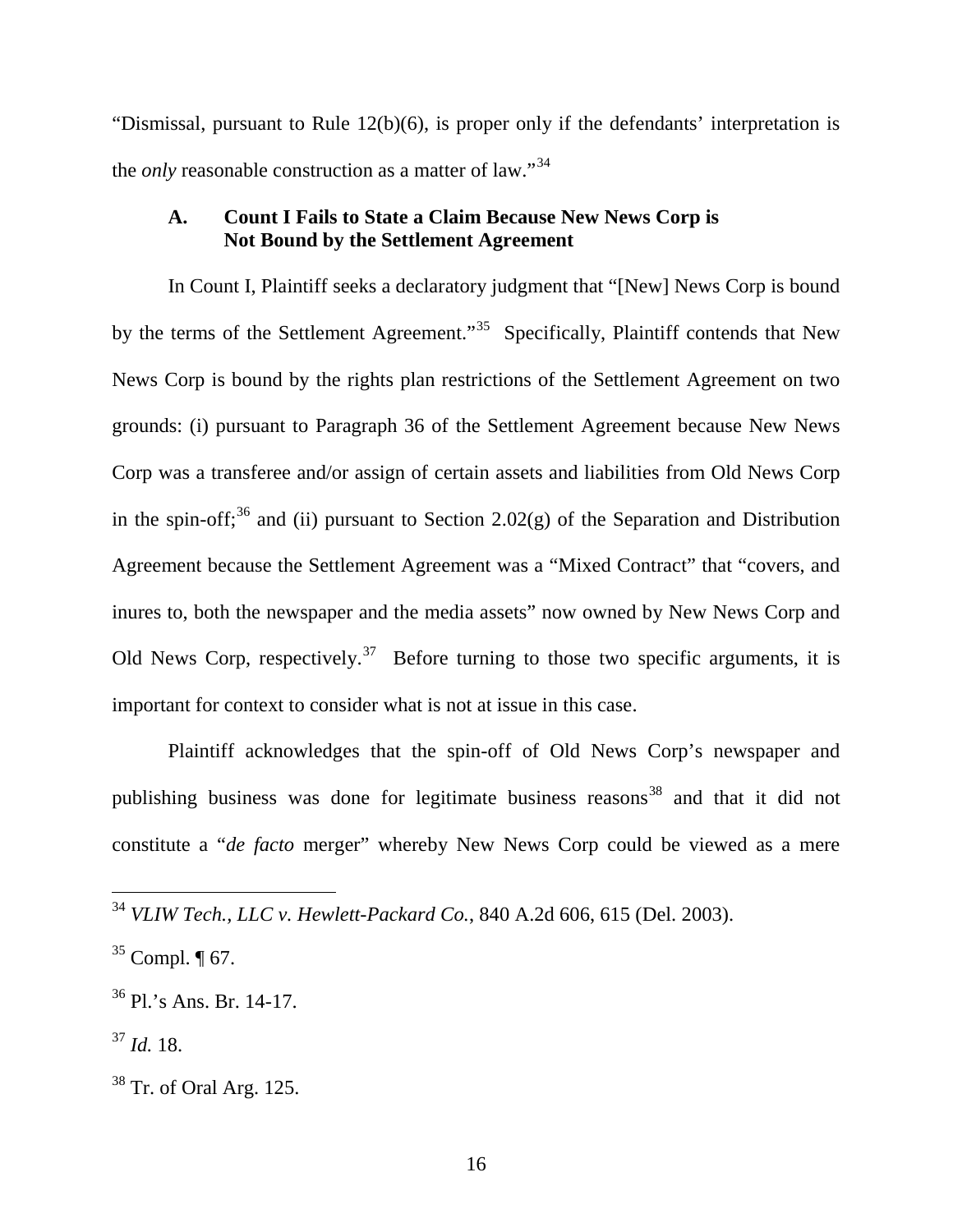continuation of Old News Corp under a different name.<sup>39</sup> Nor could the contrary contentions be sustained. On July 1, 2013, the first business day after the spin-off, Old News Corp (now known as Twenty-First Century Fox, Inc.) was a broadcast and media company with a market capitalization of approximately \$68.1 billion while New News Corp (managed under the direction of a different board of directors and now known as News Corporation) was a newspaper and publishing company with a market capitalization of approximately \$5.6 billion.<sup>[40](#page-17-1)</sup> New News Corp was plainly not a mere continuation of Old News Corp, and, irrespective of the outcome of this case, Old News Corp will remain bound by the rights plans restrictions set forth in the Settlement Agreement. $41$ 

I now address Plaintiffs' two arguments for why New News Corp is bound by the Settlement Agreement.

### **1. The Rights Plan Restrictions Did Not Transfer to New News Corp Pursuant to Paragraph 36 of the Settlement Agreement**

Paragraph 36 of the Settlement Agreement, which is governed by Delaware law,<sup>[42](#page-17-3)</sup>

defines the universe of persons to be bound by the terms of the Settlement Agreement:

<span id="page-17-0"></span><sup>&</sup>lt;sup>39</sup> Pl.'s Ans. Br. 19, fn. 7.

<span id="page-17-1"></span><sup>40</sup> *See* WolframAlpha, http://www.wolframalpha.com (search "Twenty-First Century Fox, Inc. market capitalization on July 1, 2013"); *id.* (search "News Corporation market capitalization on July 1, 2013"). I take judicial notice of these market capitalizations based on reported stock prices because they are not subject to reasonable dispute. *See Lee v. Pincus*, 2014 WL 6066108, at \*4 n.11 (Del. Ch. Nov. 14, 2014); D.R.E. 201(b)(2).

<span id="page-17-2"></span><sup>41</sup> Tr. of Oral Arg. 19-20.

<span id="page-17-3"></span><sup>42</sup> Settlement Agreement ¶ 43.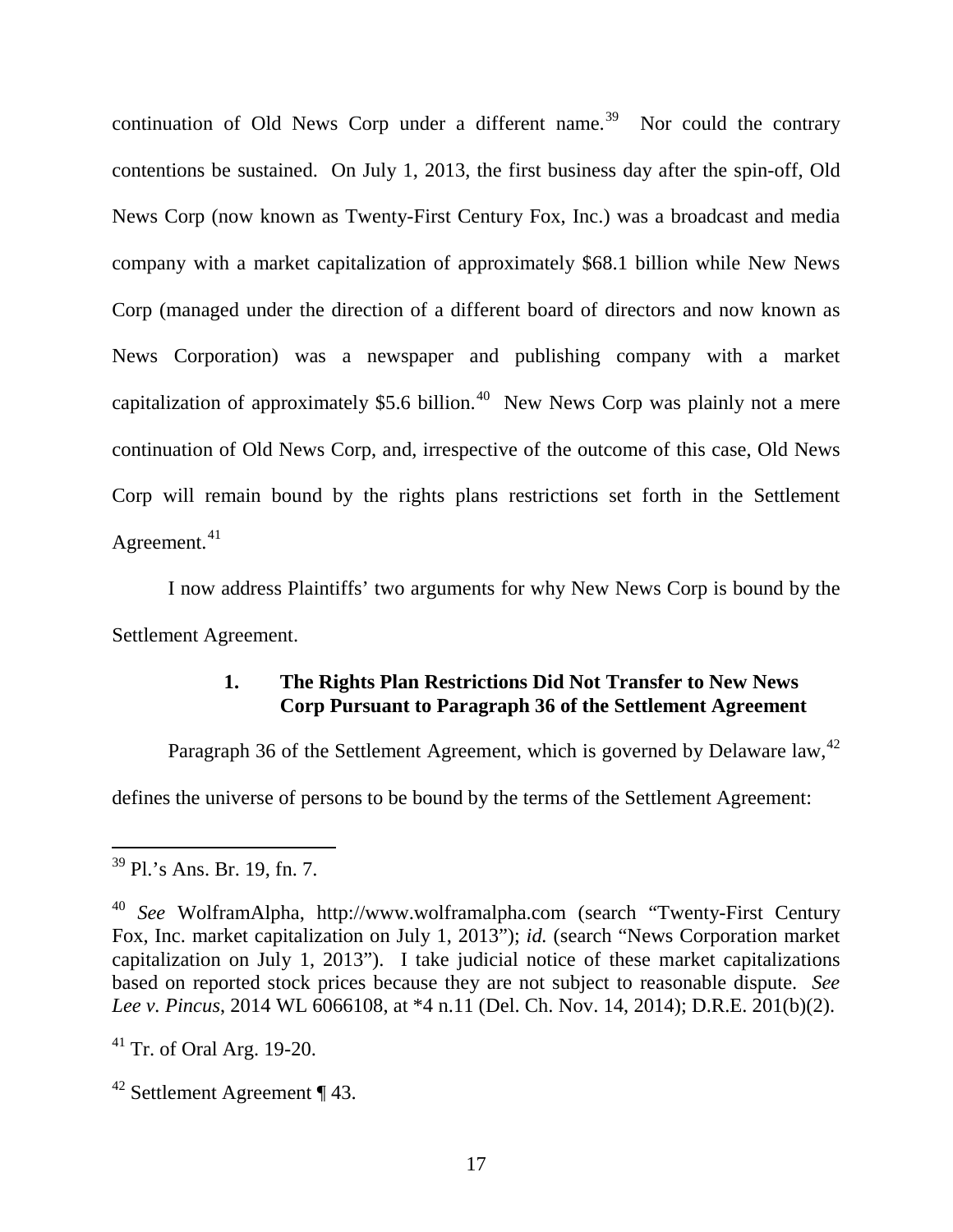This Settlement shall be binding upon and shall inure to the benefit of the parties (and, in the case of the benefits, all Released Persons) and the respective legal representatives, heirs, executors, administrators, transferees*,* successors and assigns of all of such foregoing persons and upon any corporation, partnership, or other entity into or with which any party or person may merge or consolidate.<sup>[43](#page-18-0)</sup>

Significantly, Paragraph 36 expressly provides that the Settlement Agreement is to be binding on any entity into which Old News Corp merges or with which it consolidates, demonstrating that the parties knew how to specifically address the effect that certain significant corporate transactions would have on Old News Corp's obligations under the Settlement Agreement. By contrast, Paragraph 36 does not specifically reference other obvious forms of significant corporate transactions that may involve Old News Corp, namely asset transfers or spin-offs. Applying the interpretive principle that "the expression of one thing is the exclusion of another,"<sup>[44](#page-18-1)</sup> the plain terms of Paragraph 36 thus suggest that the parties to the Settlement Agreement, which was negotiated by sophisticated counsel experienced in corporation transactions, [45](#page-18-2) did not intend for that contract to be binding on the recipient of assets in an asset transfer and spin-off transaction.

<span id="page-18-0"></span><sup>43</sup> *Id.* ¶ 36.

<span id="page-18-1"></span><sup>44</sup> *Delmarva Health Plan, Inc. v. Aceto*, 750 A.2d 1213, 1216 (Del. Ch. 1999) (discussing this principle, which is more common in statutory construction, in a contract dispute).

<span id="page-18-2"></span><sup>&</sup>lt;sup>45</sup> The signatories to the Settlement Agreement were Grant & Eisenhofer, P.A. (lead counsel for plaintiffs) and Skadden, Arps, Slate, Meagher & Flom LLP (counsel for defendants). Both firms represented that they had the authority to act on behalf of their respective clients. Settlement Agreement ¶ 37.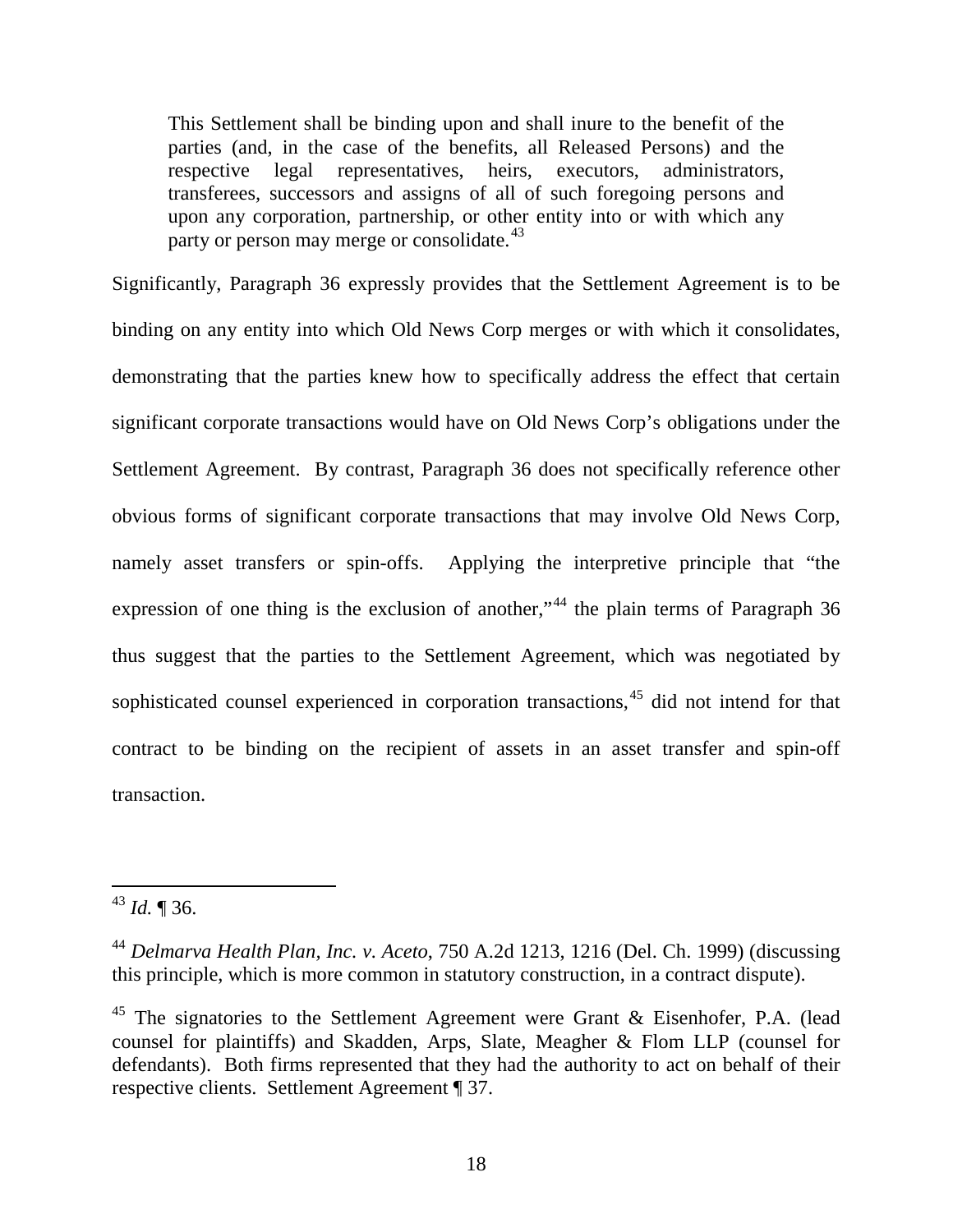Unable to point to specific language in Paragraph 36 addressing asset transfers or spin-offs, Plaintiff premises its argument on ostensibly generic language in Paragraph 36 concerning "transferees" and "assigns." Citing definitions of these terms in *Black's Law Dictionary*, [46](#page-19-0) Plaintiff contends that New News Corp is both a transferee and an assign of Old News Corp within the meaning of Paragraph 36 "because it received the newspaper assets from Old News Corp."<sup>47</sup> New News Corp, in opposition, contends that the proper construction of those terms as they are used in Paragraph 36 is not whether "*any* assets and liabilities, or rights and obligations" were transferred to it in the spin-off, but instead whether "the rights and obligations *under the Settlement Agreement* were transferred" to it.[48](#page-19-2) I agree with New News Corp.

Under the logic of Plaintiff's broad interpretation of the terms "transferees" and "assigns" in Paragraph 36, the rights plan restrictions in the Settlement Agreement would apply to *any entities* to which Old News Corp transfers or assigns *any asset or liability* it ever possessed. By extension, the rights plan restrictions would then apply to any entities to which the transferees and assigns of Old News Corp thereafter transfer or assign any of their own assets or liabilities, *ad infinitum*. Parties to contracts governed by Delaware

<span id="page-19-0"></span><sup>46</sup> Pl.'s Ans. Br. 15 (quoting *Black's Law Dictionary* at 1636 (9th ed. 2009) (defining "transferee" as "[o]ne to whom a property interest is conveyed"); *id.* at 136 (defining "assign," by reference to "assignee," as "[o]ne to whom property rights or powers are transferred by another")).

<span id="page-19-1"></span><sup>47</sup> *Id.*

<span id="page-19-2"></span> $48$  Defs.' Reply Br. 6.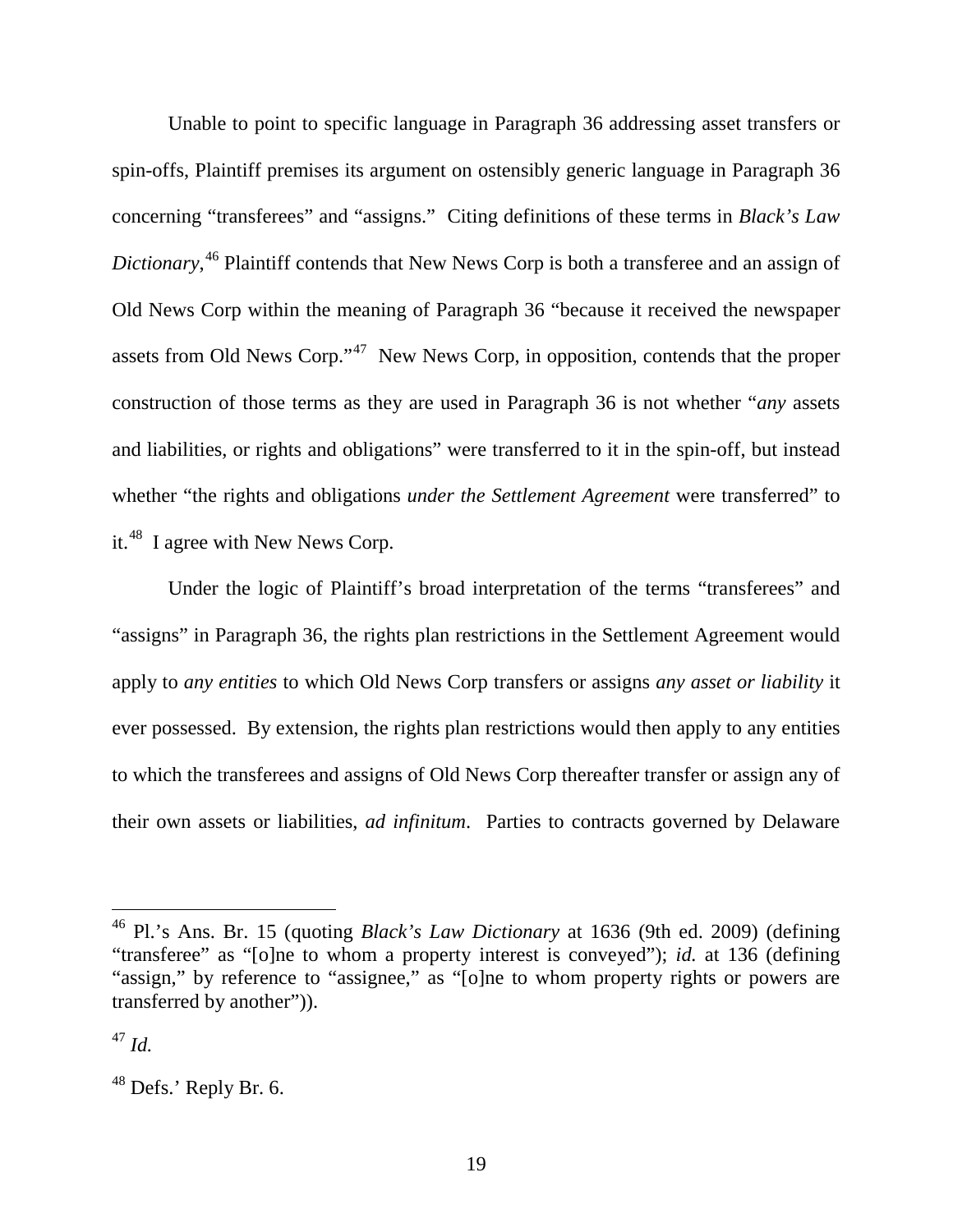law "are free to make bad bargains,"[49](#page-20-0) but the outcome of Plaintiff's interpretation of Paragraph 36 would lead to absurd and unfounded results that, in my opinion, "no reasonable person would have accepted when entering the contract."<sup>50</sup>

Examples readily come to mind demonstrating the absurdity of Plaintiff's argument. Plaintiff's interpretation would mean that were Old News Corp to sell some of its film equipment to, say, CBS Corporation, CBS would be a "transferee" of Old News Corp's assets within the meaning of the Settlement Agreement such that CBS would thereafter be bound by the rights plan restrictions of the Settlement Agreement. Similarly, under Plaintiffs' interpretation, if Old News Corp were to sell five television trucks to five different public entities, each of those entities would become subject to the rights plan restrictions of the Settlement Agreement. As these examples illustrate, Plaintiff's interpretation would paralyze Old News Corp (and any public company with which it has done or wishes to do business) from engaging in even the most modest form of asset transfers due to the risk that counterparties would unwittingly find themselves bound to the rights plan restrictions in the Settlement Agreement as a "transferee" or "assign" of Old News Corp. That is an absurd result, in my view, that no reasonable

<span id="page-20-0"></span><sup>49</sup> *Fritz v. Nationwide Mut. Ins. Co.*, 1990 WL 186448, at \*5 (Del. Ch. Nov. 26, 1990); *see also Nemec v. Shrader*, 991 A.2d 1120, 1126 (Del. 2010) ("Parties have a right to enter into good and bad contracts, the law enforces both.").

<span id="page-20-1"></span><sup>50</sup> *Osborn*, 991 A.2d at 1160-61 ("The parties ask us to interpret the contract, contrary to both the plain meaning of the document and logic, and to reach an absurd, unfounded result. It stretches the bounds of reason to conclude that Osborn, a college graduate and professional tax preparer, would sell her property for a mere pittance based on an undefined, unspecified, implicit term. We cannot countenance such an absurd interpretation of the contract.").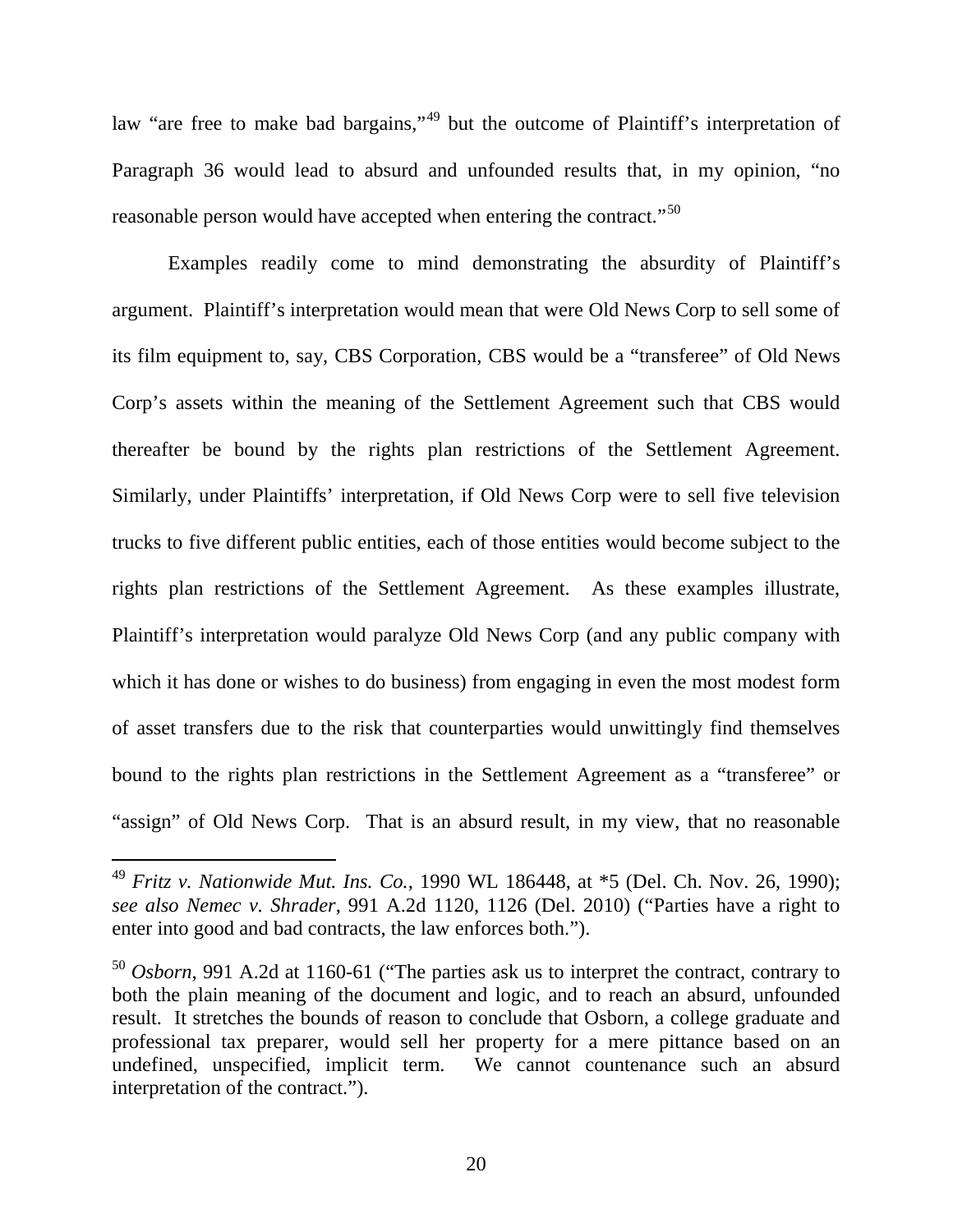person would have accepted when signing the Settlement Agreement in order to resolve a relatively narrow breach of contract lawsuit.

In my opinion, when viewed in the context of the entire contract,  $51$  the only reasonable interpretation of the generic "transferees, successors and assigns" language in Paragraph 36 is the one proffered by New News Corp, *i.e.*, that this language means only that the Settlement Agreement will be binding upon the transferees, successors or assigns *of Old News Corp's rights and obligations under the Settlement Agreement*. As this Court and courts of other states have recognized, language providing that a contract is binding upon one's "transferees, successors or assigns" (or the like) is intended to bind entities that assume, by legal succession, one's rights and obligations under the contract—*not* entities to which one may transfer or assign *other* assets or liabilities. [52](#page-21-1)

<span id="page-21-0"></span><sup>51</sup> *See Alliance*, 963 A.2d at 769.  $\overline{a}$ 

<span id="page-21-1"></span><sup>52</sup> *See, e.g.*, *Natural Energy Dev., Inc. v. Shakespeare-One Ltd. P'rship*, 2013 WL 3809250, at \*3 (Del. Ch. July 22, 2013) ("The phrase 'successor and/or assigns' implies an entity that succeeds to [the General Partner's] rights in a process such as a merger, or to which [the General Partner] assigns its General Partner Interest—*not* simply an entity that the limited partners install to replace [the General Partner]."); *see also Atchison Casting Corp. v. Dofasco, Inc.*, 889 F. Supp. 1445, 1458-59 (D. Kan. 1995) ("Section 4.10 of the [purchase agreement] employs boilerplate contract language to bind 'successors and assigns' of [the seller] to the terms of the agreement. In this context, the term 'successor' carries with it a legal connotation and generally accepted meaning. With reference to corporations, the term ordinarily means 'another corporation which, through amalgamation, consolidation, or other legal succession, becomes invested with rights and assumes burdens of the first corporation.' "); *Larkin v. City of Burlington*, 772 A.2d 553, 557 (Vt. 2001) ("The boilerplate language 'successors and assigns,' when referring to corporations, ordinarily applies only when another corporation, through legal succession, assumes the rights and obligations of the first corporation.").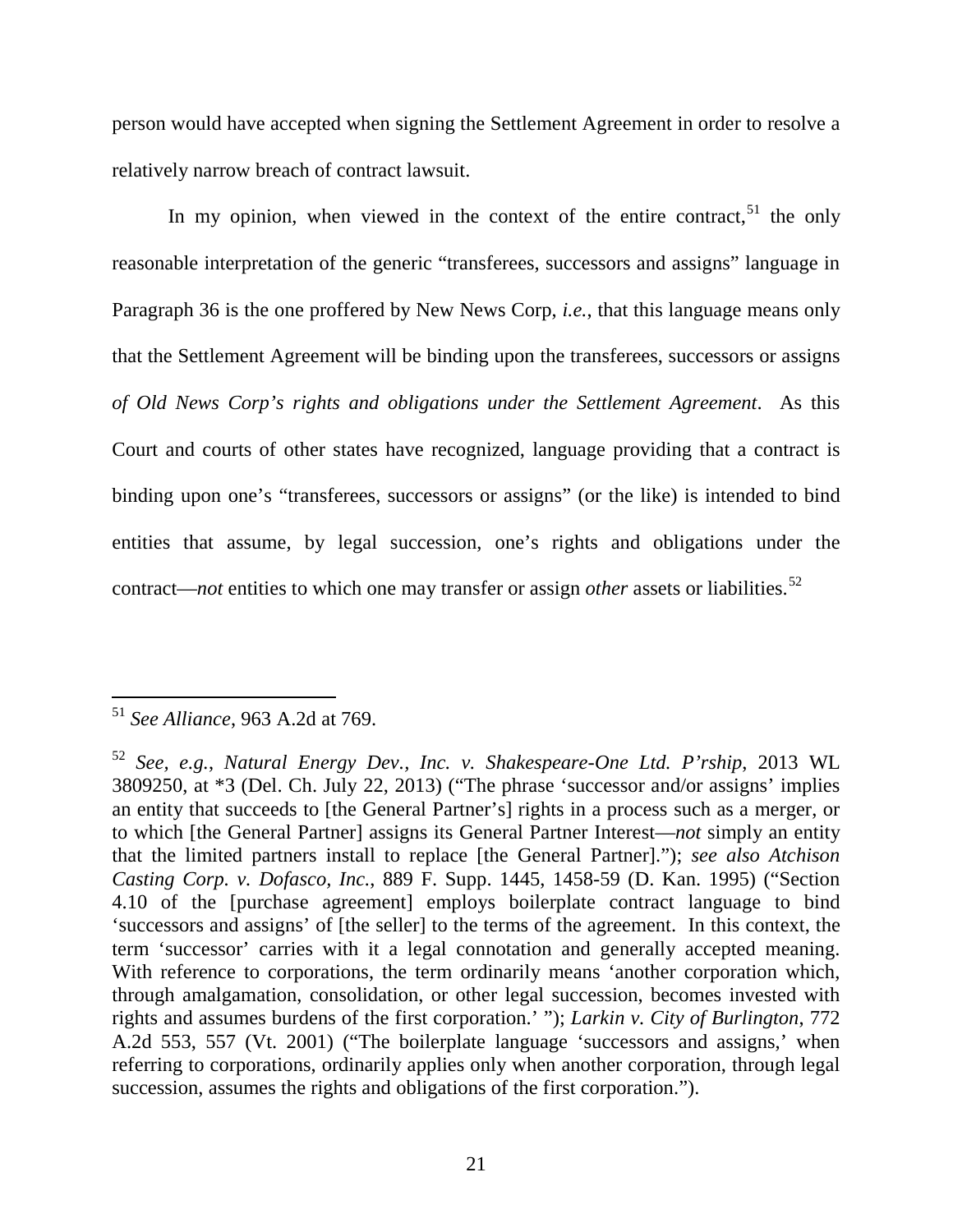Hypothetically, the parties could have structured a contractual bargain in the manner suggested by Plaintiff,  $53$  but that is not what the parties to the Settlement Agreement did. Plaintiff has identified no legal authority supporting the broad interpretation of the terms "transferees" and "assigns" it advocates here in the context of a provision like Paragraph 36. Nor has Plaintiff identified any other provision of the Settlement Agreement suggesting that the rights plan restrictions were intended to bind all counterparties to whom Old News Corp transferred an asset or liability. Additionally, there is no well-pled basis in the Complaint to infer that either signatory to the Settlement Agreement (let alone both) intended for or understood Paragraph 36 to have the unfathomably broad interpretation that Plaintiff advances here.

Thus, in my view, the rights plan restrictions of the Settlement Agreement did not automatically transfer to New News Corp under Paragraph 36 simply because Old News Corp transferred and/or assigned some of its assets and liabilities to New News Corp. Instead, the operative question is whether Old News Corp agreed to transfer or assign any of its rights or obligations under the Settlement Agreement to New News Corp when it spun-off its newspaper and publishing business. To answer that question, one must look at the contractual provisions governing that transaction.

<span id="page-22-0"></span><sup>&</sup>lt;sup>53</sup> Had the parties intended to address asset transfers, one logically would expect to see in the Settlement Agreement some provision defining what level of asset transfer would trigger an obligation to bind the recipient of the assets to the rights plan restrictions in the Settlement Agreement, such as a sale of all or substantially all of Old News Corp's assets, *see* 8 *Del. C.* § 271(a), or a lesser threshold. No such provision is present in the Settlement Agreement.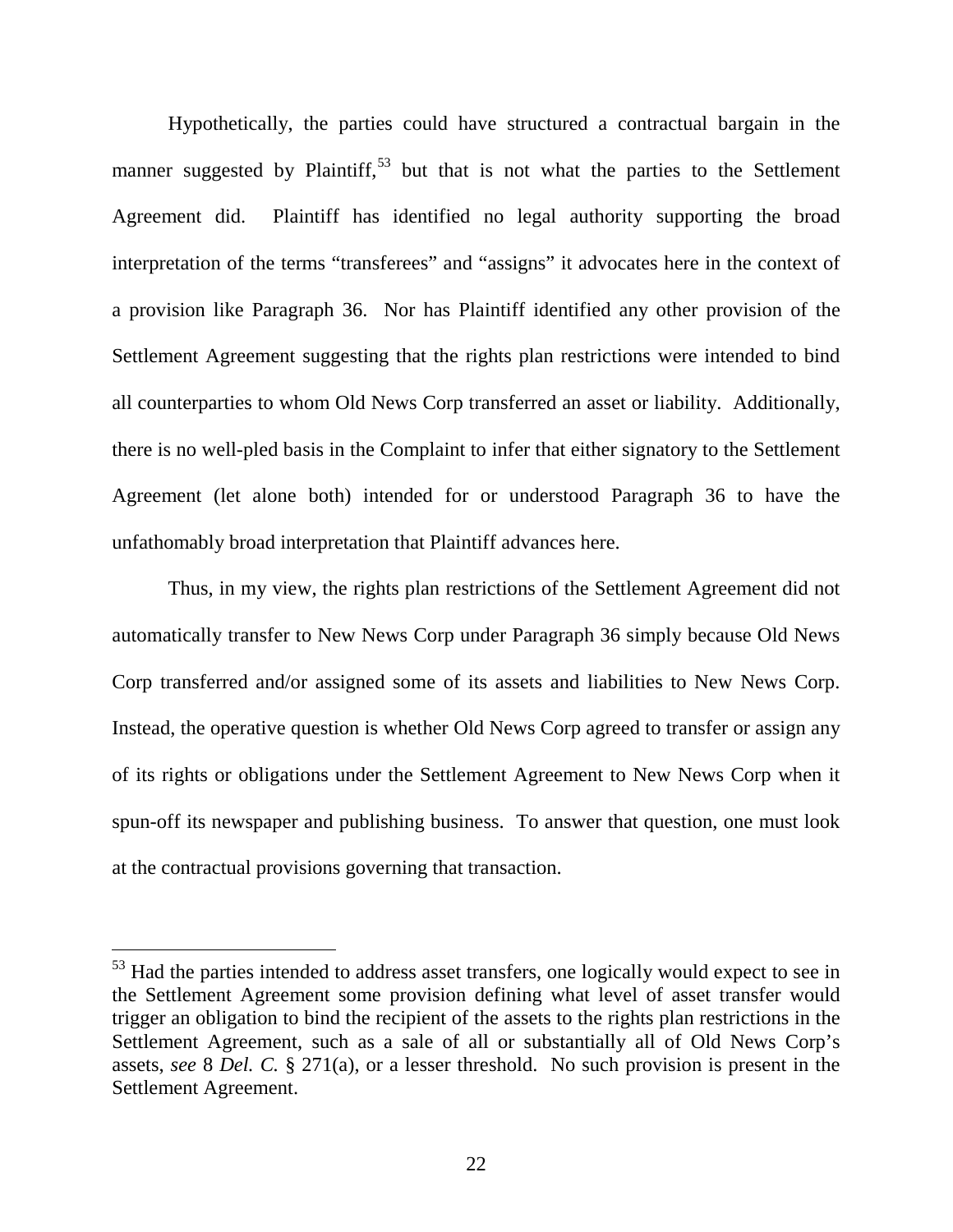# **2. The Rights Plan Restrictions Were Not Transferred to New News Corp Pursuant to the Separation and Distribution Agreement**

The Separation and Distribution Agreement, which is also governed by Delaware

law,<sup>[54](#page-23-0)</sup> was the primary agreement governing the separation of New News Corp from Old

News Corp. It provides for the transfer of specified assets and liabilities from Old News

Corp to New News Corp and for Old News Corp, defined as "Remainco," to retain all

assets and liabilities not expressly assumed by New News Corp:

Pursuant to the Separation and unless otherwise set forth in this Agreement or any Ancillary Agreement, New News Corporation . . . (x) shall be the sole owner, and shall have exclusive right, title and interest in and to, all Separated Assets and (y) shall be solely liable for, and shall faithfully perform, fulfill and discharge fully in due course, all of the Separated Liabilities in accordance with their respective terms. Pursuant to the Separation and unless otherwise set forth in this Agreement or any Ancillary Agreement, Remainco . . . (x) shall be the sole owner, and shall have exclusive right, title and interest in and to, all Remainco Assets and (y) shall remain and be solely liable for, and shall faithfully perform, fulfill and discharge fully in due course, all of the Remainco Liabilities in accordance with their respective terms. Unless otherwise set forth in this Agreement or any Ancillary Agreement, from and after the Distribution, New News Corporation . . . shall be solely responsible for all Separated Liabilities and Remainco . . . shall be solely responsible for all Remainco Liabilities, regardless of when or where such Liabilities arose or arise, or whether the facts on which they are based occurred prior to, on or subsequent to the Distribution  $\ldots$ <sup>[55](#page-23-1)</sup>

The "Separated Liabilities" assumed by New News Corp were specifically enumerated in

a six-part definition, while the "Remainco Liabilities" retained by Old News Corp were

<span id="page-23-0"></span> $54$  Separation and Distribution Agreement § 9.03.  $\overline{a}$ 

<span id="page-23-1"></span> $^{55}$  *Id.* § 2.02(a)(ii).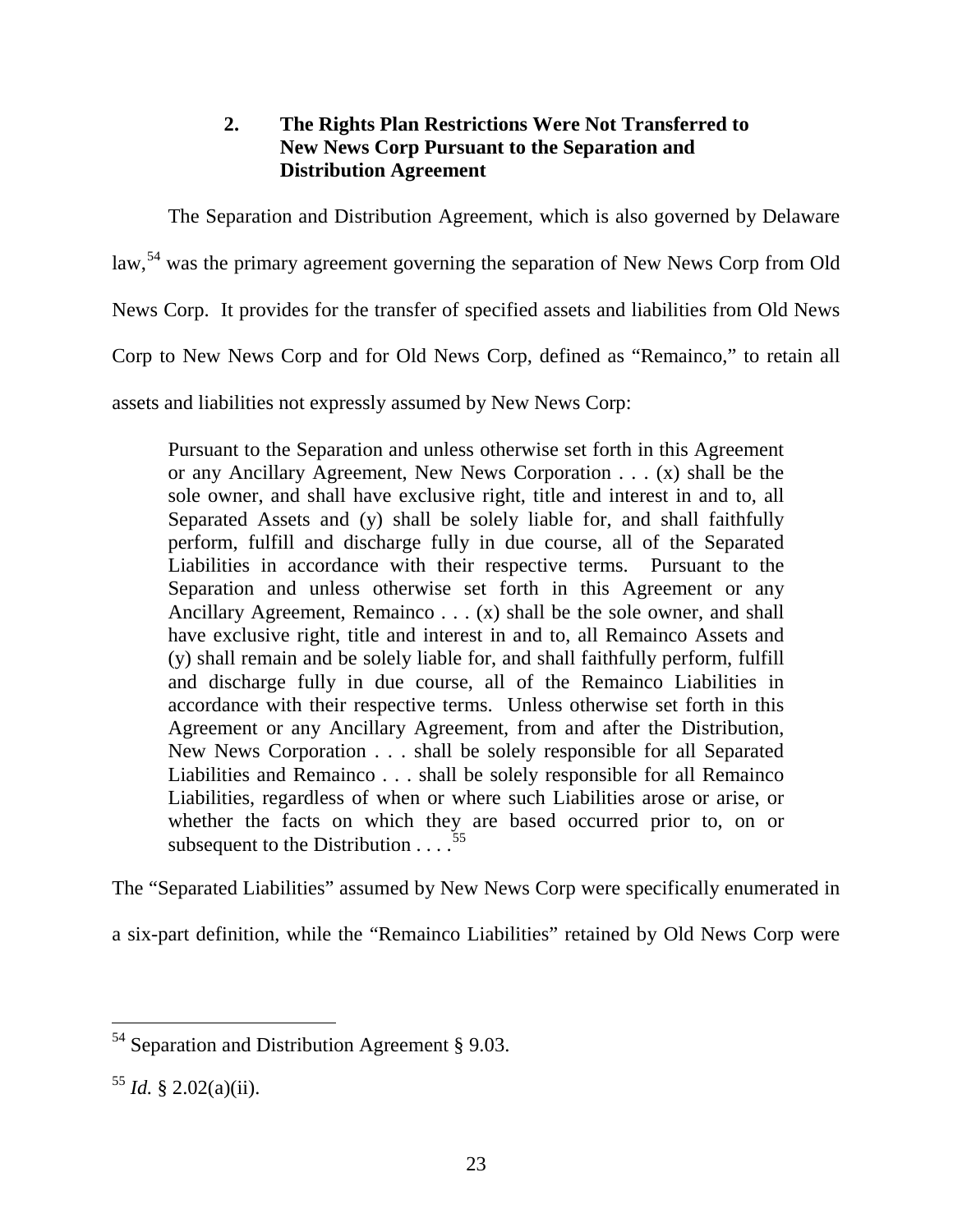defined as "the Liabilities of Remainco, other than the Separated Liabilities."<sup>[56](#page-24-0)</sup> My analysis assumes, as the parties have done, that the rights plan restrictions in the Settlement Agreement would fall within the definition of "Liabilities"<sup>[57](#page-24-1)</sup> rather than within the definition of "Asset"<sup>[58](#page-24-2)</sup> under the Separation and Distribution Agreement.

The Settlement Agreement is not expressly listed as a Separated Liability and, accordingly, Plaintiff does not contend that Old News Corp's rights or obligations under the Settlement Agreement were expressly transferred or assigned to New News Corp. Rather, Plaintiff argues that the obligations under the Settlement Agreement were transferred and/or assigned to New News Corp as a "Mixed Contract."

The Separation and Distribution Agreement defines a "Mixed Contract" as "any agreement to which . . . [Old News Corp] or [New News Corp] is a party prior to the Distribution that inures to the benefit or burden of both of the Remainco Business and the Separated Business."<sup>59</sup> The terms "Separated Business" and "Remainco Business" are

 $\overline{a}$ 

<span id="page-24-3"></span> $^{59}$  *Id.* § 2.02(g)(i).

<span id="page-24-0"></span><sup>56</sup> *Id.* § 1.01.

<span id="page-24-1"></span><sup>&</sup>lt;sup>57</sup> "Liabilities" include "all debts, liabilities, obligations, [and] responsibilities  $\ldots$ , whenever arising, including . . . those arising under any Contract, agreement, guarantee, commitment or undertaking[.]" *Id.*

<span id="page-24-2"></span><sup>&</sup>lt;sup>58</sup> "Asset" includes "any and all of such Person's right, title and ownership interest in and to all of the property, claims, Contracts, businesses or assets (including goodwill), whether real, personal or mixed, tangible or intangible of any kind, nature and description[.]" *Id.*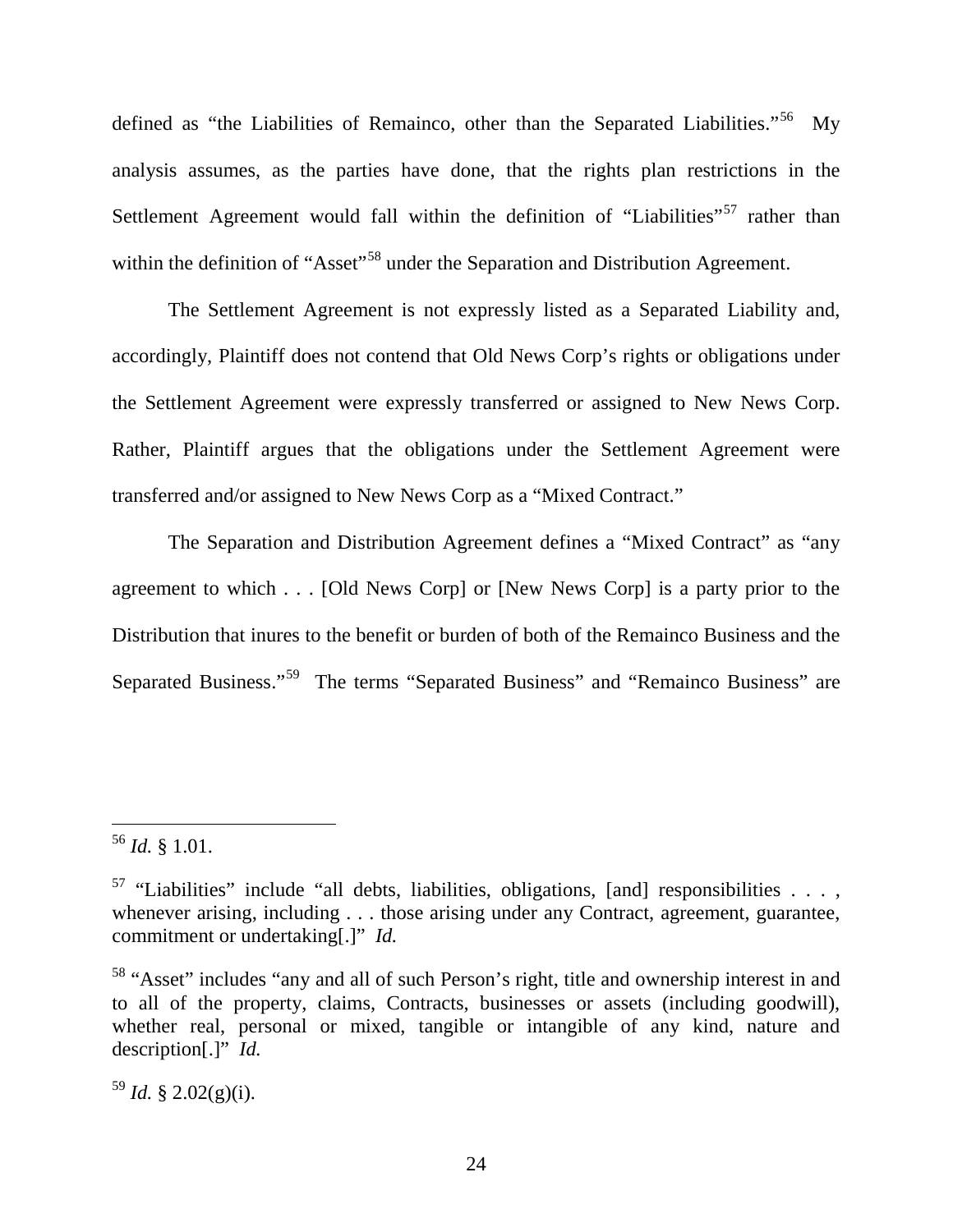defined, respectively, as the "business and operations" of New News Corp and the "business and operations" of Old News Corp.<sup>[60](#page-25-0)</sup>

Under Section  $2.02(g)(i)$  of the Separation and Distribution Agreement, a Mixed Contract that cannot be partially assigned is to be divided such that the liabilities associated with the Separated Business would be borne by New News Corp and the liabilities associated with the Remainco Business would be borne by Old News Corp. In each case, Old News Corp had the sole discretion, to be exercised in good faith, to determine how to apportion the liabilities associated with each Mixed Contract:

Unless the Parties agree in writing otherwise or as otherwise may be provided in any Ancillary Agreement, [a Mixed Contract] *shall be assigned in part* to New News Corporation or one of its Subsidiaries, and/or to Remainco or one of its subsidiaries, as the case may be, *if so assignable*, prior to or as of the Distribution, such that each Party or its respective Subsidiaries shall be entitled to its portion of the rights and benefits thereof, as determined in the sole discretion of Remainco (to be exercised in good faith), and shall assume the related portion of any obligations thereunder and any Liabilities inuring to their respective Businesses; provided, however, that in no event shall either Party be required to assign any Mixed Contract in its entirety. *If any Mixed Contract cannot be so partially assigned to any extent*, Remainco and New News Corporation shall, and shall cause each of their respective Subsidiaries to, take such other reasonable and permissible actions to cause the following: . . . (B) the Liabilities associated with that portion of each Mixed Contract (*as determined by Remainco, in its sole discretion (to be exercised in good faith*)[)] that relates to the Separated Business to be borne by New News Corporation or a New News Corporation Subsidiary; . . . and (D) the Liabilities associated with that portion of each Mixed Contract (*as determined by Remainco, in its sole discretion (to be exercised in good* 

<span id="page-25-0"></span> $60$  "Separated Business" is defined as "the business and operations conducted by the New News Corporation Group [*i.e.*, New News Corp and its subsidiaries and affiliates]," and "Remainco Business" is defined as "all businesses and operations of the Remainco Group [*i.e.*, Old News Corp and its direct and indirect subsidiaries and affiliates], other than the Separated Business." *Id.* § 1.01.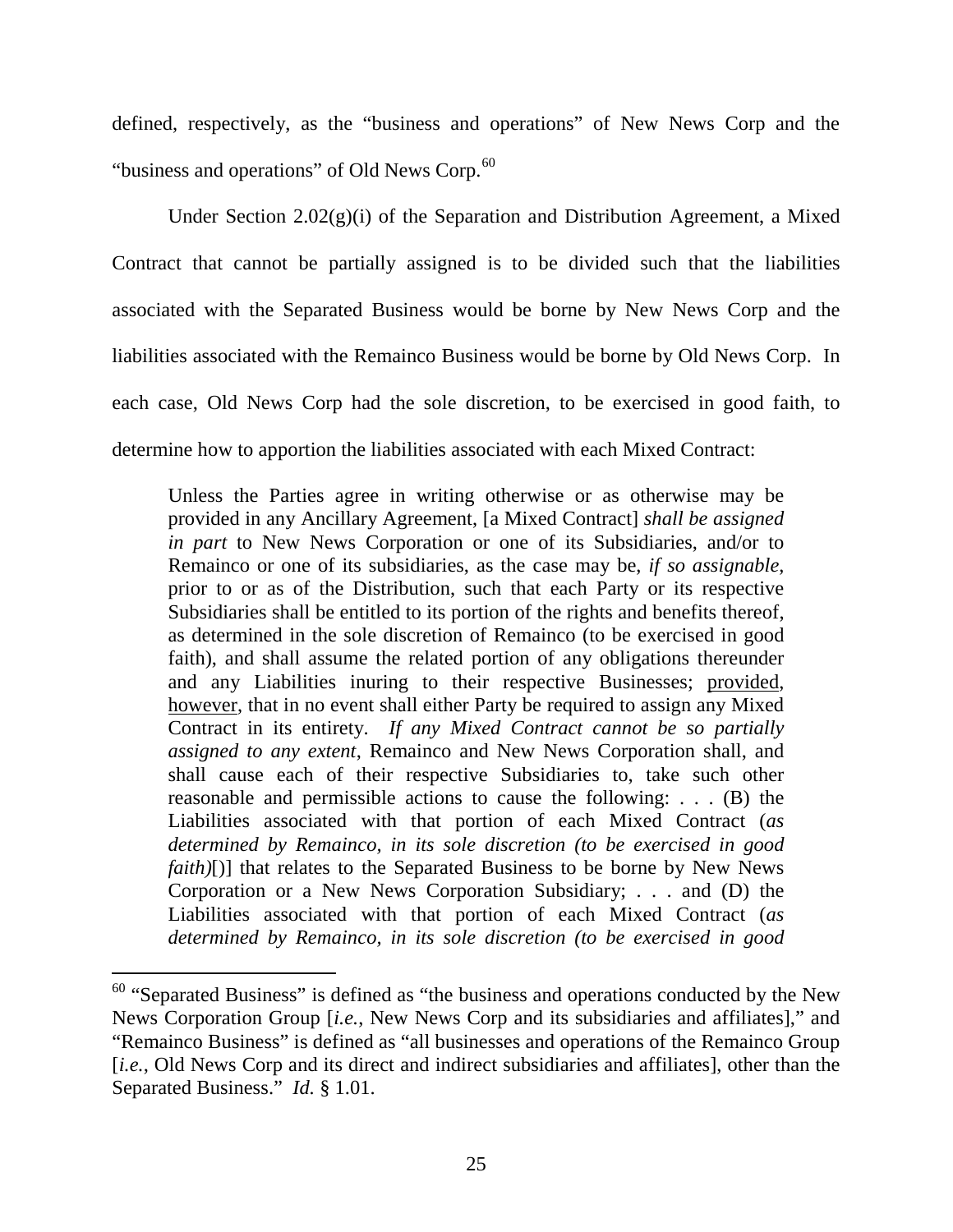*faith*)[)] that relates to the Remainco Business to be borne by Remainco or a Remainco Subsidiary $[.]^{61}$  $[.]^{61}$  $[.]^{61}$ 

According to Plaintiff, the Settlement Agreement constitutes a Mixed Contract that "covers, and inures to, both the newspaper [assets] [(*i.e.*, the Separated Business)] and the media assets [(*i.e.*, the Remainco Business)], because all those assets were owned by [Old] News Corp when the Settlement was made effective through the Settlement Agreement."<sup>62</sup> Plaintiff's theory is that Old News Corp's rights and obligations under the Settlement Agreement were assumed by New News Corp because (a) they related to the newspaper assets that constituted part of Separated Business, and (b) they could not have been partially assigned.

In opposition, New News Corp contends that the Settlement Agreement is not a Mixed Contract because it did not inure to the "benefit" or "burden" of the Separated Business of New News Corp or the Remainco Business of Old News Corp. In particular, New News Corp submits that the Settlement Agreement exists outside the universe of "Mixed Contract" agreements because it relates fundamentally to "a matter of internal affairs, regarding the relationship between Old News Corp, its directors, and its stockholders," not to the "business" or "operations" of either the Separated Business or the Remainco Business.<sup>[63](#page-26-2)</sup> In my opinion, New News Corp's interpretation is the only

<span id="page-26-0"></span> $^{61}$  *Id.* § 2.02(g)(i) (emphasis added).

<span id="page-26-1"></span> $62$  Pl.'s Ans. Br. 18.

<span id="page-26-2"></span> $63$  Defs.' Reply Br. 7; Tr. of Oral Arg. 132.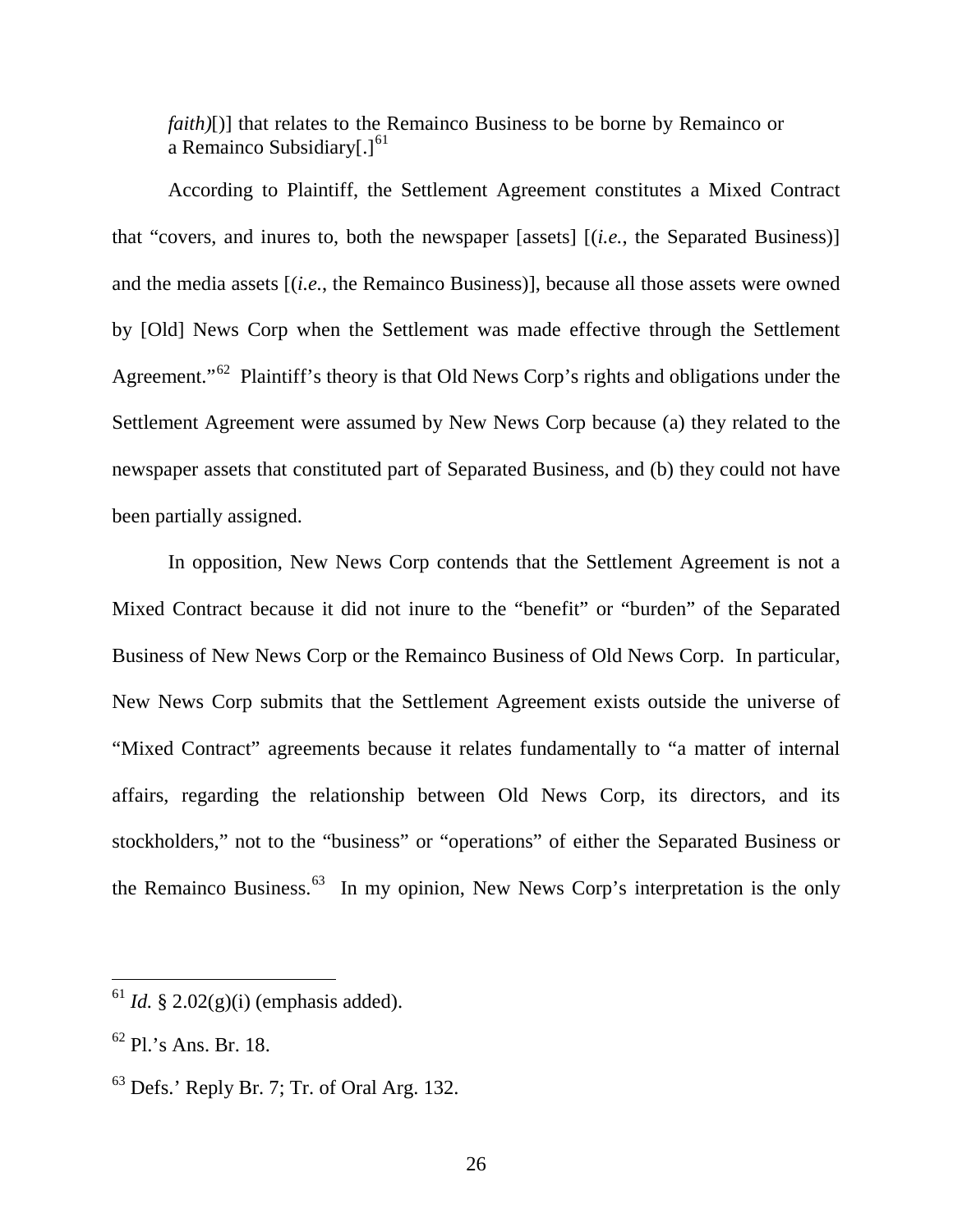reasonable construction of the relevant provisions of the Separation and Distribution Agreement.

As explained above, to have qualified as a Mixed Contract, the Settlement Agreement must have inured to the benefit or burden of the "*business and operations*" of the Separated Business of New News Corp and the Remainco Business of Old News Corp. According to commonly used dictionaries,  $64$  the word "business" means the commercial enterprise of a company,  $65$  and the word "operations" means the commercial activities of a company.<sup>[66](#page-27-2)</sup> Applying these definitions here, the contractual rights and obligations of the Settlement Agreement did not inure to the benefit or burden of Old News Corp's newspaper/publishing enterprise and activities (the Separated Business) or its broadcast/media enterprise and activities (the Remainco Business). Instead, the rights and obligations in the Settlement Agreement generally, and the stockholder rights plan restrictions specifically, concern Old News Corp's corporate governance matters.

The key terms of the Settlement Agreement reflect this reality. The consideration exchanged in that contract was the release of certain claims by Old News Corp's

<span id="page-27-0"></span><sup>64</sup> *Lorillard Tobacco Co. v. Am. Legacy Found.*, 903 A.2d 728, 738 (Del. 2006) ("Delaware courts look to dictionaries for assistance in determining the plain meaning of terms which are not defined in a contract."); *see also Nationwide Emerging Managers, LLC v. NorthPointe Hldgs., LLC*, — A.3d —, 2015 WL 1317705, at \*11 (Del. Mar. 18, 2015, revised Mar. 27, 2015) (citing *Lorillard*, 903 A.2d at 738).

<span id="page-27-1"></span><sup>65</sup> *See Black's Law Dictionary* at 226 (defining "business" to mean "[a] commercial enterprise carried on for profit").

<span id="page-27-2"></span><sup>66</sup> *See New Oxford American Dictionary* at 1229 (3d ed. 2010) (defining "operation" to mean "a business organization; a company" and "an activity in which such an organization is involved").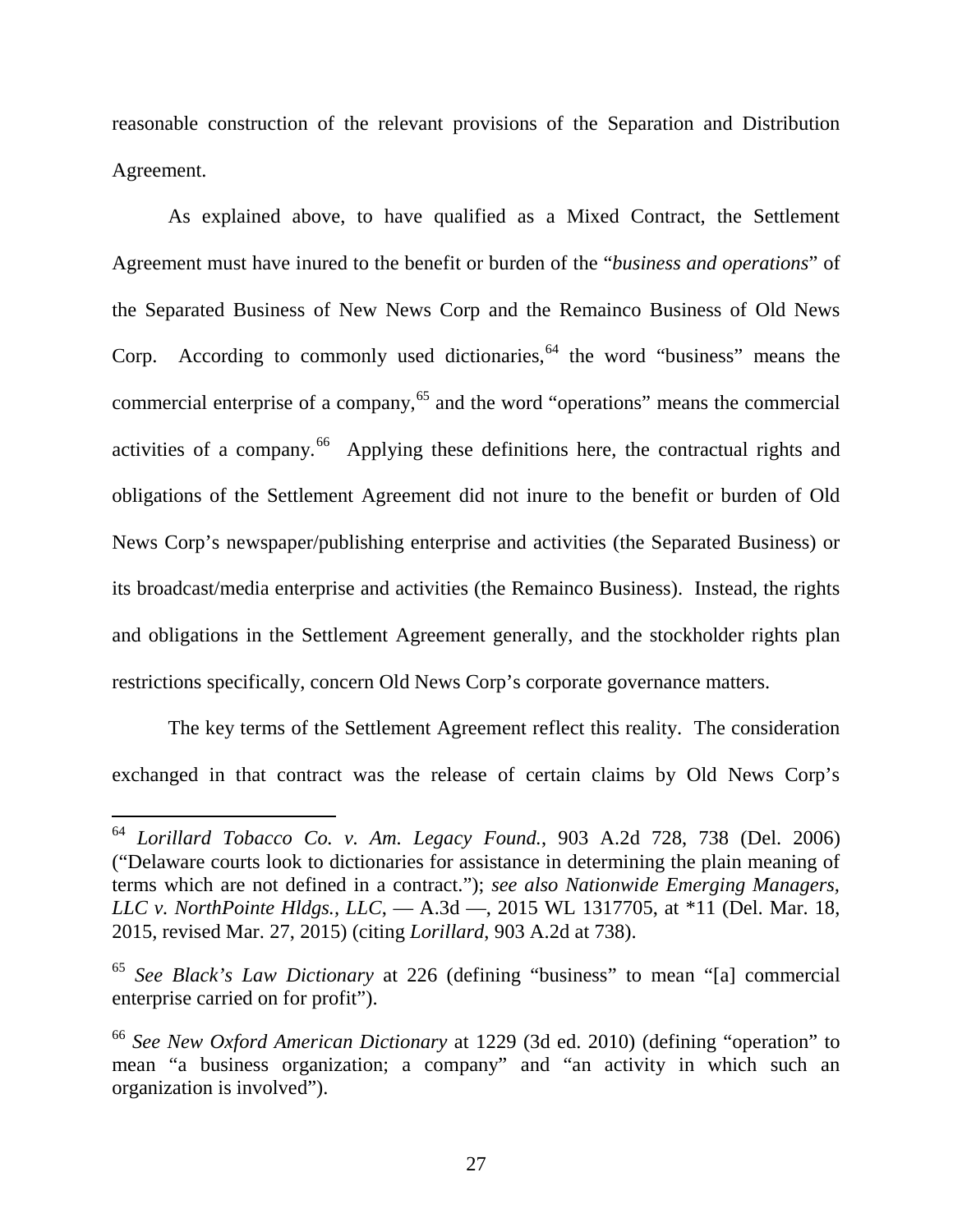stockholders for a promise by Old News Corp that it would not maintain a rights plan for longer than one year, subject to certain exceptions, without stockholder approval. That consideration had nothing to do with the commercial enterprise or commercial activities of Old News Corp in 2006, nor did it have anything to do with the commercial enterprise or commercial activities of the Separated Business or the Remainco Business in 2013. The Settlement Agreement instead limited the situations in which the Old News Corp board could unilaterally adopt or extend a rights plan and granted to Old News Corp stockholders the right to vote on board action in other situations. As such, the Settlement Agreement involved "matters that pertain to the relationships among or between the corporation and its officers, directors, and shareholders" and thereby implicated Old News Corp's internal affairs and corporate governance.<sup>[67](#page-28-0)</sup> In this regard, the Settlement Agreement is analogous to Old News Corp's charter or bylaws, which Plaintiff does not contend were or should have been assumed by New News Corp as a Mixed Contract or otherwise.<sup>[68](#page-28-1)</sup> Indeed, the Separation and Distribution Agreement separately addresses

<span id="page-28-0"></span><sup>67</sup> *See VantagePoint Venture P'rs 1996 v. Examen, Inc.*, 871 A.2d 1108, 1113 (Del. 2005); *see also McDermott Inc. v. Lewis*, 531 A.2d 206, 214 (Del. 1987) ("The internal affairs doctrine . . . governs the choice of law determinations involving matters *peculiar* to corporations, that is, those activities concerning the relationships *inter se* of the corporation, its directors, officers and shareholders.").

<span id="page-28-1"></span><sup>&</sup>lt;sup>68</sup> Tr. of Oral Arg. 93. Although not controlling on the interpretation of the Separation and Distribution Agreement, certain provisions of the Delaware General Corporation Law seem to reflect a similar distinction between the commercial activities of a corporation (*i.e.*, its business) and the internal governance of a corporation (*i.e.*, its affairs). *See, e.g.*, 8 *Del. C.* § 141(a) ("The *business* and *affairs* of every corporation . . . shall be managed by or under the direction of a board of directors[.]" (emphasis added)); 8 *Del. C.* § 102(b)(1) ("[T]he certificate of incorporation may also contain . . . [a]ny provision for the management of the *business* and for the conduct of the *affairs* of the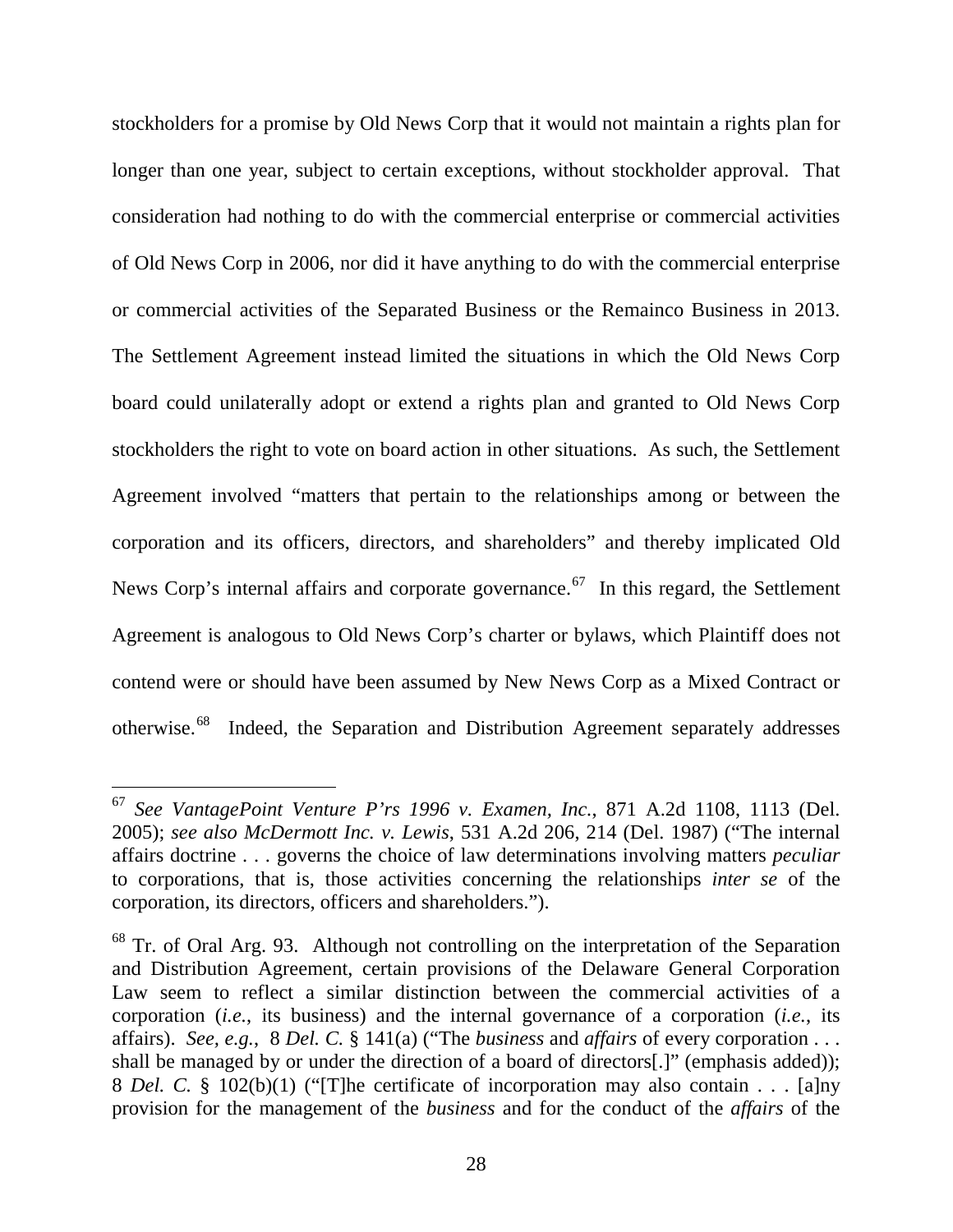New News Corp's charter and bylaws, which must be in effect as a condition to the spin- $off.<sup>69</sup>$  $off.<sup>69</sup>$  $off.<sup>69</sup>$ 

In sum, the only reasonable way to conceive of Old News Corp's obligations under the Settlement Agreement concerning rights plans are as internal governance obligations and not as obligations that inure to the burden of New News Corp's newspaper/publishing "business and operations" or Old News Corp's broadcast/media "business and operations." For this reason, the Settlement Agreement does not constitute a Mixed Contract as defined in the Separation and Distribution Agreement. Instead, it constitutes a Remainco Liability that Old News Corp retained pursuant to the Separation and Distribution Agreement. Thus, as a matter of law, Plaintiff has failed to state a claim that New News Corp is bound by the Settlement Agreement.

Finally, even if Plaintiff were correct that the Settlement Agreement constitutes a Mixed Contract within the meaning of the Separation and Distribution Agreement, it is still not reasonably conceivable that New News Corp is subject to the rights plan restrictions of the Settlement Agreement. Section  $2.02(g)(i)$  of the Separation and

corporation[.]" (emphasis added)); 8 *Del. C.* § 109(b) ("The bylaws may contain any provision . . . relating to the *business* of the corporation, the conduct of its *affairs*, and its rights or powers or the rights or powers of its stockholders, directors, officers, or employees." (emphasis added)).

<span id="page-29-0"></span> $69$  Separation and Distribution Agreement § 3.03(q) ("The obligation of Remainco to consummate the Distribution is subject to the prior or simultaneous satisfaction . . . of the following conditions: . . . (q) the Certificate of Incorporation and the By-laws of New News Corporation, each in substantially the form filed with [the] Registration Statement, shall be in effect at or prior to the Distribution."). The Separation and Distribution Agreement defines "Certificate of Incorporation" and "By-laws" by reference to exhibits to New News Corp's Form 10 Registration Statement filed with the SEC. *Id.*§ 1.01.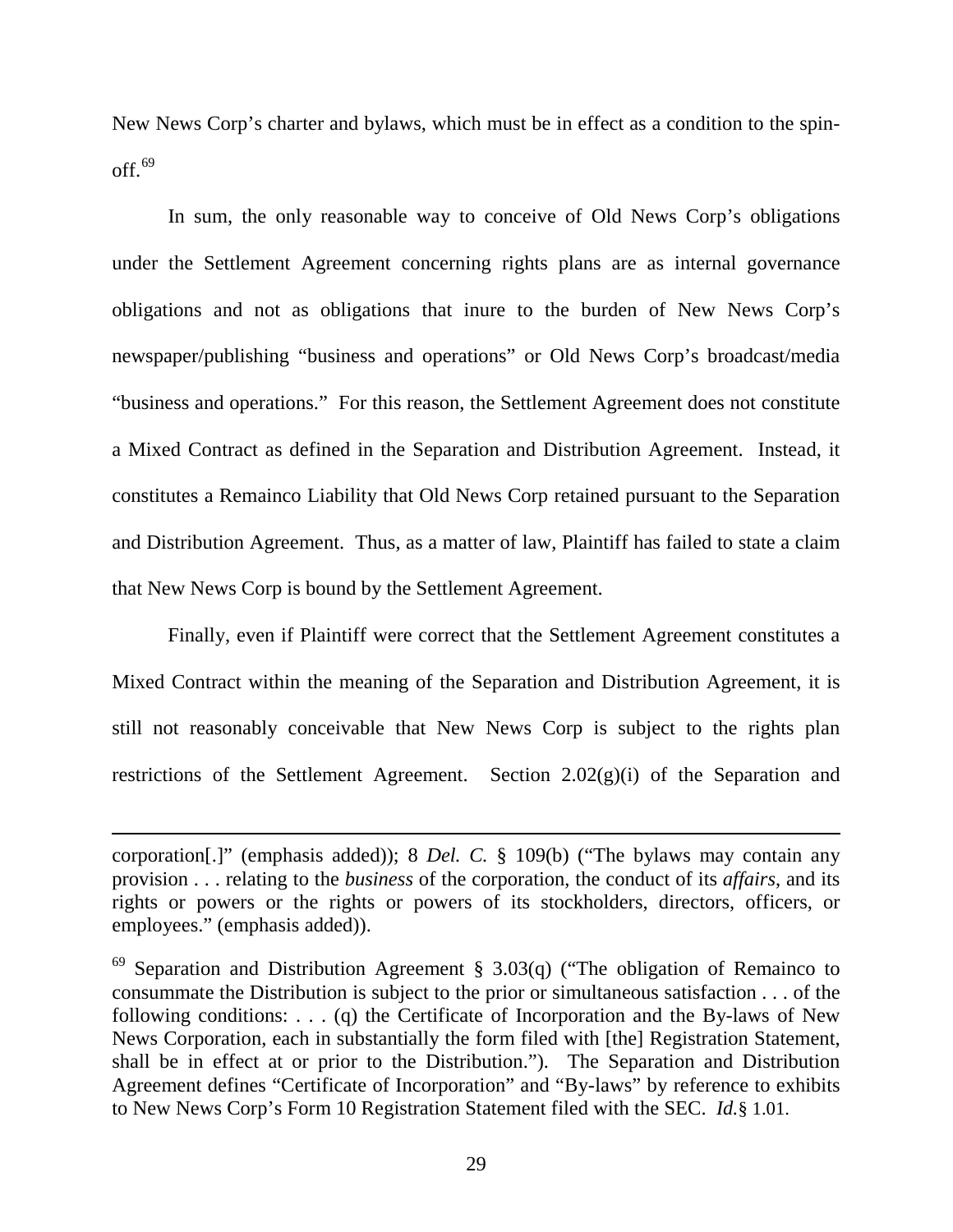Distribution Agreement expressly provides Remainco (*i.e.*, Old News Corp) with the *sole discretion*, to be exercised in good faith, to determine which portion of a Mixed Contract should be borne by New News Corp and which portion should be borne by Old News Corp. Plaintiff has not alleged that, in violation of Section  $2.02(g)(i)$ , Old News Corp failed to exercise good faith in determining not to transfer any of the rights or obligations of the Settlement Agreement to New News Corp.[70](#page-30-0) Thus, absent an express provision to the contrary in the Separation and Distribution Agreement or any of the ancillary transaction agreements—and Plaintiff has not presented one—the Settlement Agreement was not transferred or partially assigned to New News Corp.<sup>[71](#page-30-1)</sup>

<span id="page-30-0"></span> $70$  Plaintiff's allegations of bad faith relate solely to the Individual Defendants' alleged breach of fiduciary duty for violating the Settlement Agreement, Compl. ¶¶ 83-85, not to the division of Mixed Contract liabilities undertaken by Old News Corp, which is not even a party to this litigation.  $\overline{a}$ 

<span id="page-30-1"></span> $71$  In a terse footnote, Plaintiff halfheartedly asserts that, at a minimum, it is reasonably conceivable that New News Corp "impliedly" agreed to assume the rights plan restrictions of the Settlement Agreement because New News Corp was a successor to Old News Corp's newspaper and publishing business. Pl.'s Ans. Br. 19 n.8. I disagree. The detailed provisions of the Separation and Distribution Agreement, particularly Section 2.02, do not reasonably lend themselves to an interpretation that New News Corp impliedly agreed to assume any assets or liabilities other than those expressly specified as Separated Assets, Separated Liabilities, and, as applicable, Mixed Contracts. To read those contract provisions as Plaintiff advocates would have the Court interfere with Old News Corp and New News Corp's contractual bargain without justification. *See Salamone v. Gorman*, 106 A.3d 354, 370 (Del. 2014) ("[W]hen parties have ordered their affairs voluntarily through a binding contract, Delaware law is strongly inclined to respect their agreement, and will only interfere upon a strong showing that dishonoring the contract is required to vindicate a public policy interest even stronger than freedom of contract."); *see also* Leo E. Strine, Jr., *Regular (Judicial) Order as Equity: The Enduring Value of the Distinct Judicial Role*, 87 Temp. L. Rev. 99, 106 (2014) ("[C]onsistent adherence to settled interpretive principles focusing closely on the meaning of the contractual words . . . allows all players a fair opportunity to make mutually beneficial bargains on predictable terms.").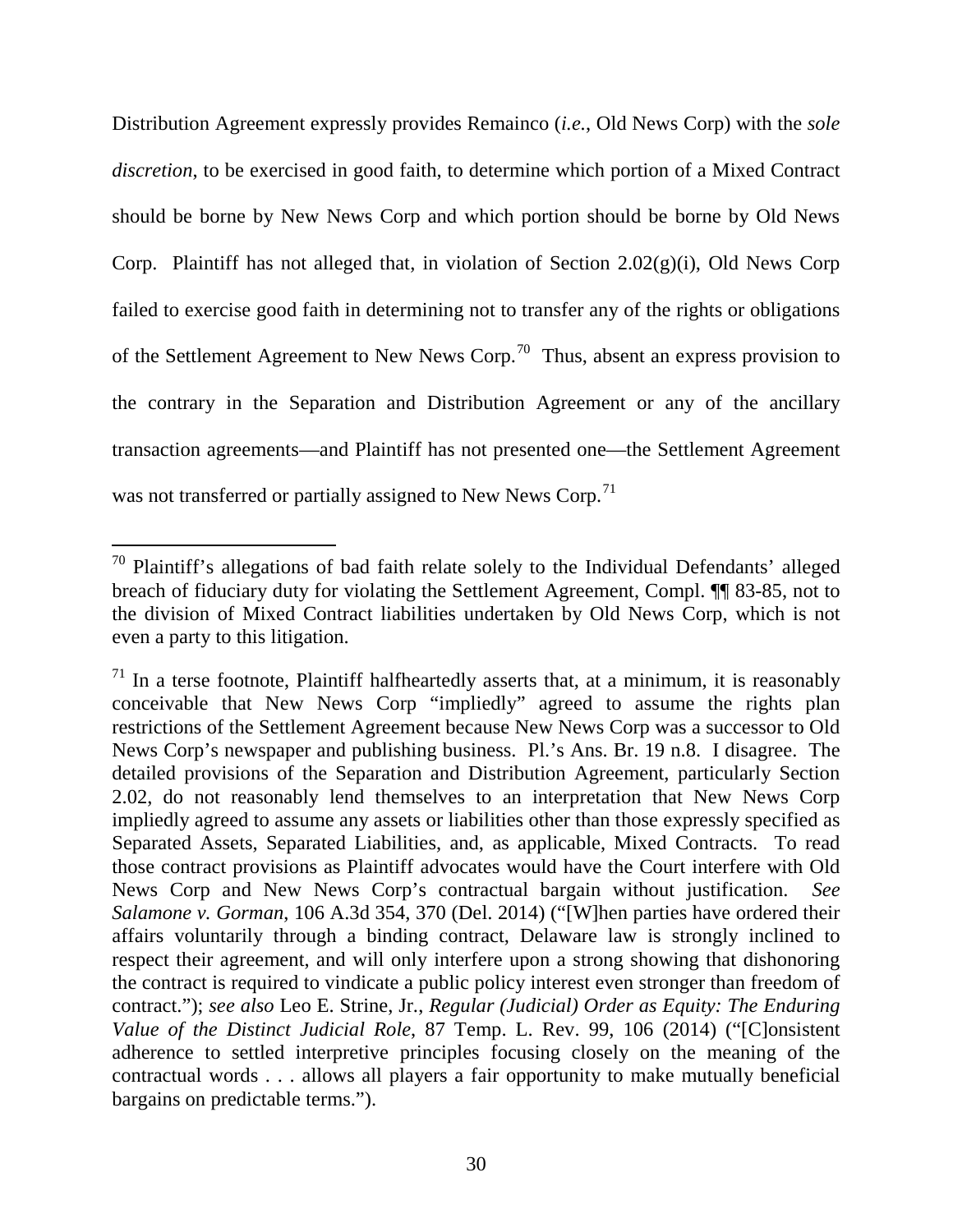\* \* \*

For the reasons explained above, I conclude as a matter of law that the Settlement Agreement did not prevent Old News Corp from spinning off some of its assets to a new public corporation free from the rights plan restrictions in the Settlement Agreement and that it permissibly did so under the terms of the Separation and Distribution Agreement. Accordingly, Count I, which seeks a declaratory judgment that New News Corp is bound by the terms of the Settlement Agreement, is dismissed for failure to state a claim for relief.

### **B. Counts II-IV Fail to State a Claim Because New News Corp is Not Bound by the Settlement Agreement**

In Count II, Plaintiff alleges that New News Corp "breach[ed] the Settlement Agreement by extending the [Rights Plan] during a nine-month Interim Period, without stockholder approval, and without any circumstance existing that, under the terms of the Settlement Agreement, would allow adoption or extension of a [Rights Plan] without stockholder approval during an Interim Period."<sup>[72](#page-31-0)</sup> As Defendants correctly argue,<sup>[73](#page-31-1)</sup> Plaintiff cannot allege a reasonably conceivable basis in which New News Corp breached the Settlement Agreement without first establishing that New News Corp is actually bound by that contract. For the reasons I outlined in dismissing Count I above, New News Corp is not bound by the Settlement Agreement. Thus, without resolving whether

<span id="page-31-0"></span> $72$  Compl. ¶ 77.

<span id="page-31-1"></span><sup>73</sup> Defs.' Op. Br. 19.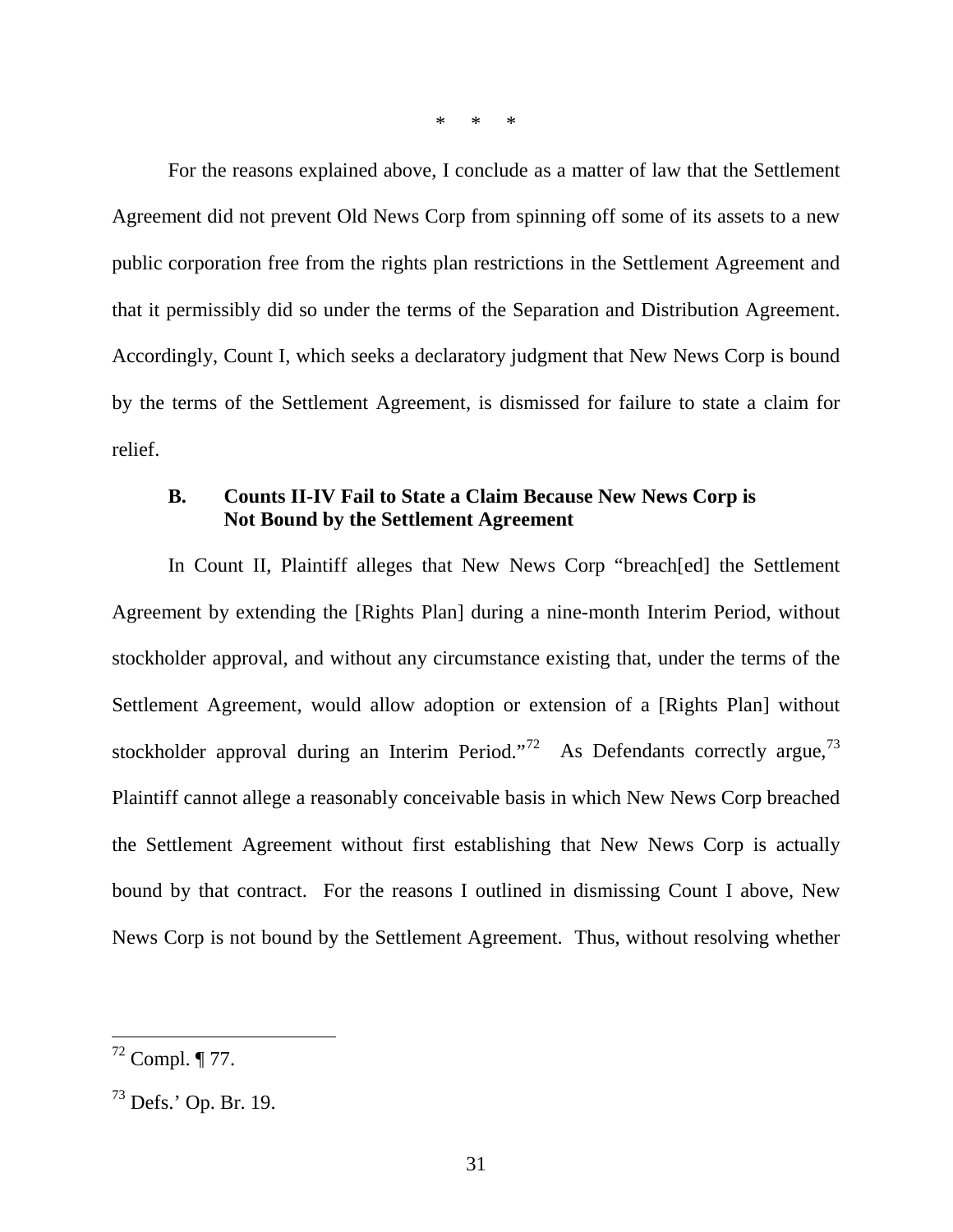or not the one-year extension of the Rights Plan in June 2014 was permissible under the Vote Exception of the Settlement Agreement,  $^{74}$  $^{74}$  $^{74}$  Count II fails to state a claim for relief.

In Count III, Plaintiff alleges that the Individual Defendants acted in bad faith when they "deprive<sup>[d]</sup> the stockholders of their right to vote on [Rights Plan] provisions under the Settlement Agreement."<sup>75</sup> Thus, according to Plaintiff, the Individual Defendants breached their fiduciary duties by "caus[ing] [New] News Corp to violate its contractual obligations."[76](#page-32-2) 

The factual predicate for Count III is that New News Corp is bound by the Settlement Agreement, which Plaintiff has failed to establish. Plaintiff does not advance any breach of fiduciary duty theory independent from the purported breach of the Settlement Agreement. For instance, Plaintiff does not allege that, when the Individual Defendants extended the Rights Plan in 2014, they breached their fiduciary duties by acting unreasonably,<sup>[77](#page-32-3)</sup> in bad faith,<sup>[78](#page-32-4)</sup> in a self-interested manner,<sup>[79](#page-32-5)</sup> or on an uninformed basis.<sup>[80](#page-32-6)</sup> Count III is thus dismissed under Court of Chancery Rule 12(b)(6).

 $\overline{a}$ 

<span id="page-32-3"></span><sup>77</sup> *See Versata Enters., Inc. v. Selectica, Inc.*, 5 A.3d 586, 599-600 (Del. 2010); *see also Unocal Corp. v. Mesa Petroleum Co.*, 493 A.2d 946 (Del. 1985).

<span id="page-32-4"></span><sup>78</sup> *See In re Walt Disney Co. Deriv. Litig.*, 906 A.2d 27, 67 (Del. 2006).

<span id="page-32-5"></span><sup>79</sup> *See Aronson v. Lewis*, 473 A.2d 805, 812 (Del. 1984).

<span id="page-32-6"></span><sup>80</sup> *See UniSuper*, 2005 WL 3529317, at \*9-10.

<span id="page-32-0"></span><sup>74</sup> Pl.'s Ans. Br. 20-30.

<span id="page-32-1"></span> $^{75}$  Compl. ¶ 83.

<span id="page-32-2"></span><sup>76</sup> *Id.*; *see also id.* ¶ 85 ("Rather than honor [New] News Corp's contractual obligations, the Defendants have broken their promise and breached their fiduciary duties.").